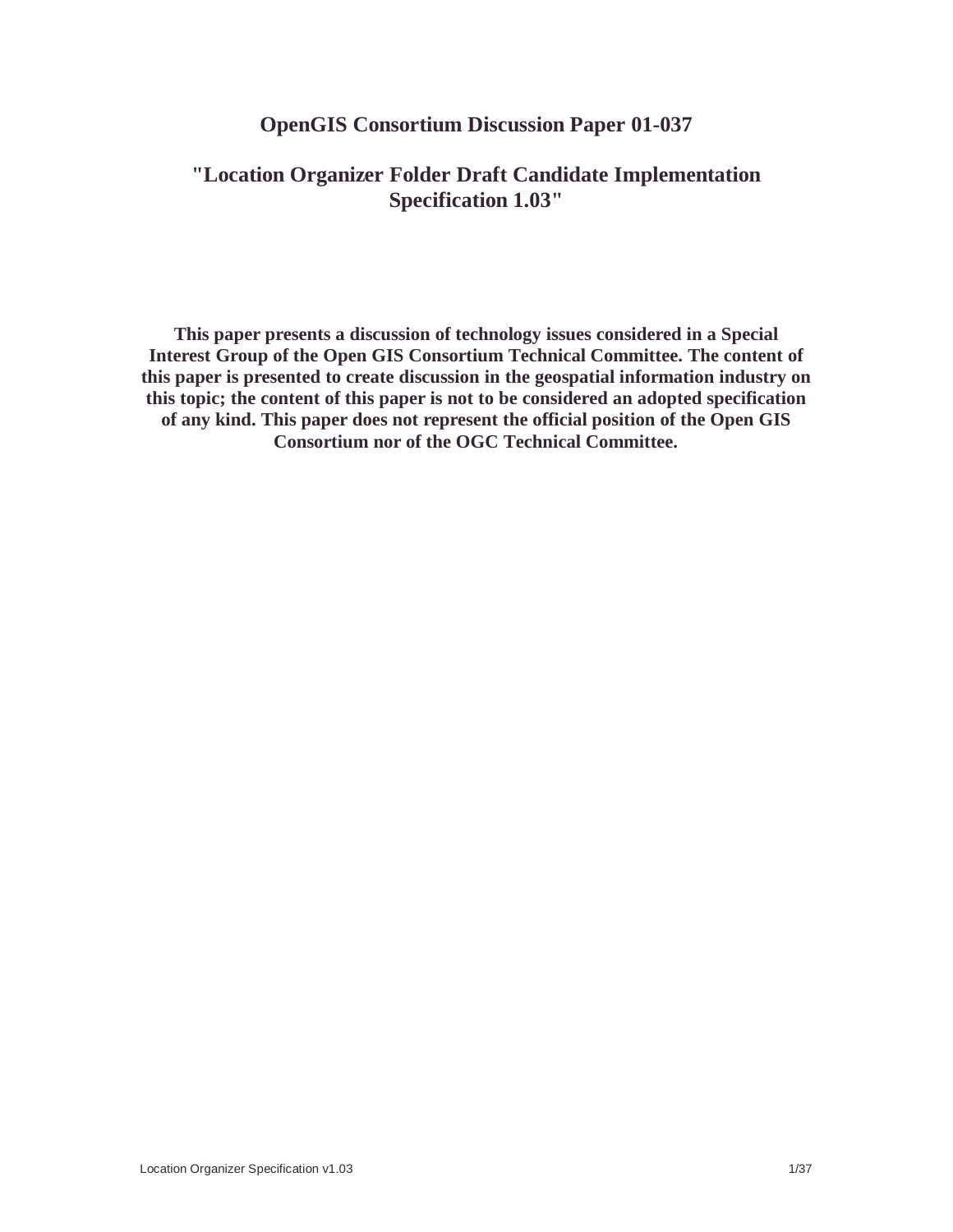

# **TITLE: Location Organizer Folder Specification**

## **OGC DOCUMENT: OGC- 01-037**

## **VERSION 1.03**

## **DATE:** *30 March, 2001*

## **TYPE: OGC-IP Draft Candidate Implementation Specification, Discussion Paper**

#### **This version:**

http://feature.opengis.org/members/archive/arch01/01-037.pdf

#### **Previous versions:**

http://ip.opengis.org/gfspp/docs/LofSpecificationV1.03.doc http://ip.opengis.org/gfspp/docs/LofSpecificationV.3.doc

#### **Editor:**

Ron Lake (Galdos Systems, Inc.) <mailto:rlake@galdosinc.com> Milan Trninic (Galdos Systems, Inc.) <mailto:mtrninic@galdosinc.com>

#### **Contributors:**

John Davidson (OGC IP Team) <mailto:georef@erols.com> Serge Margoulies (IONIC Software)

<mailto:serge.margoulies@ionicsoft.com>

Jeff Lansing (Polexis) <mailto:jeff@polexis.com>

Rob Atkinson (Social Change Online) <mailto:rob@socialchange.net.au>

Dimitri Monie (Ionic Software Ltd.)

<mailto:dimitri.monie@ionicsoft.com>

Marwa Mabrouk (ESRI Ltd.) <mailto:mmabrouk@esri.com>

Harry Niedzwiadek (OGC IP Team) <mailto:harry1@erols.com>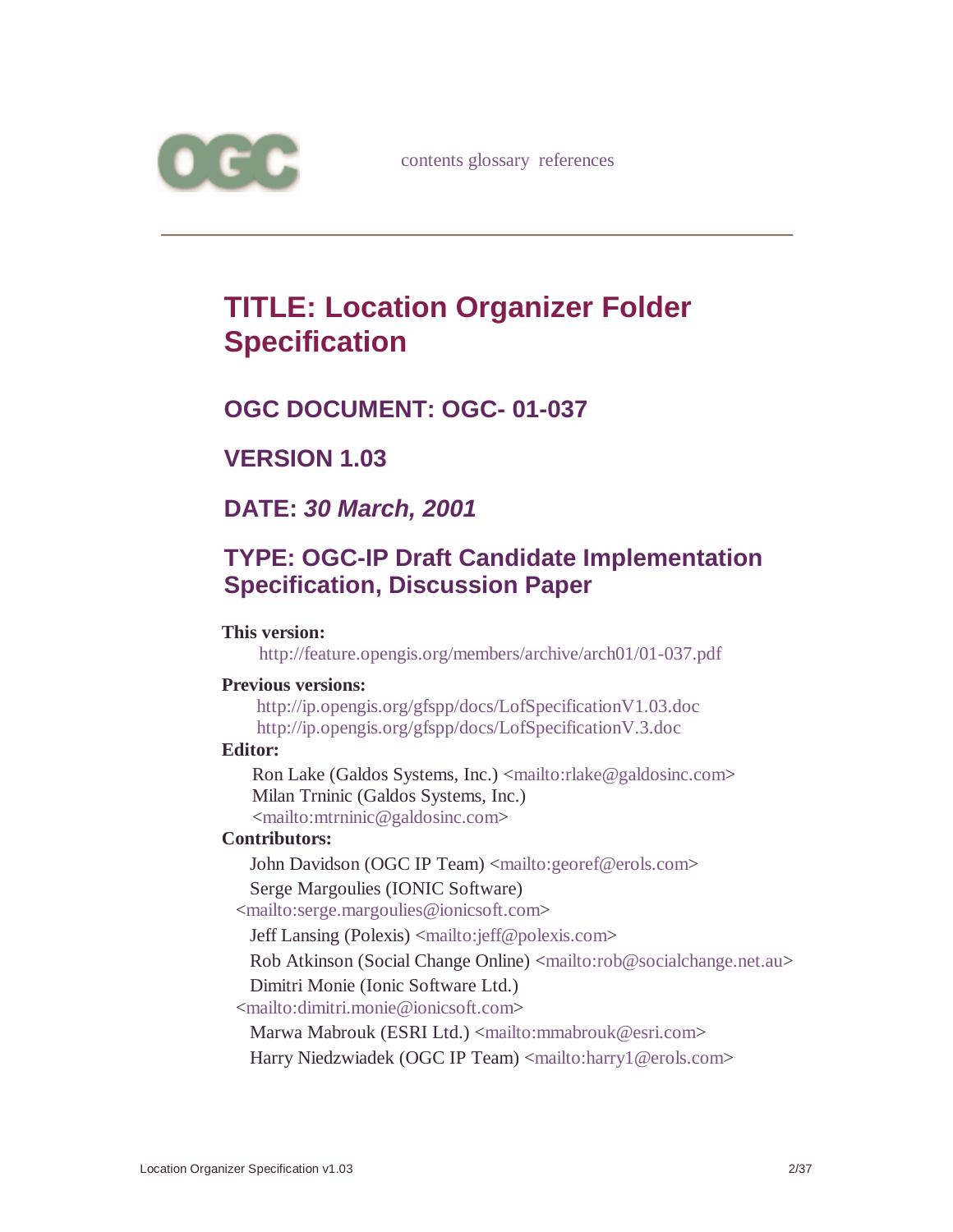Copyright © 2000,2001, OGC<sup>®</sup>. (Galdos Systems, Inc., Ionic Software, Polexis). All Rights Reserved. OGC liability, trademark, document use and software licensing rules apply.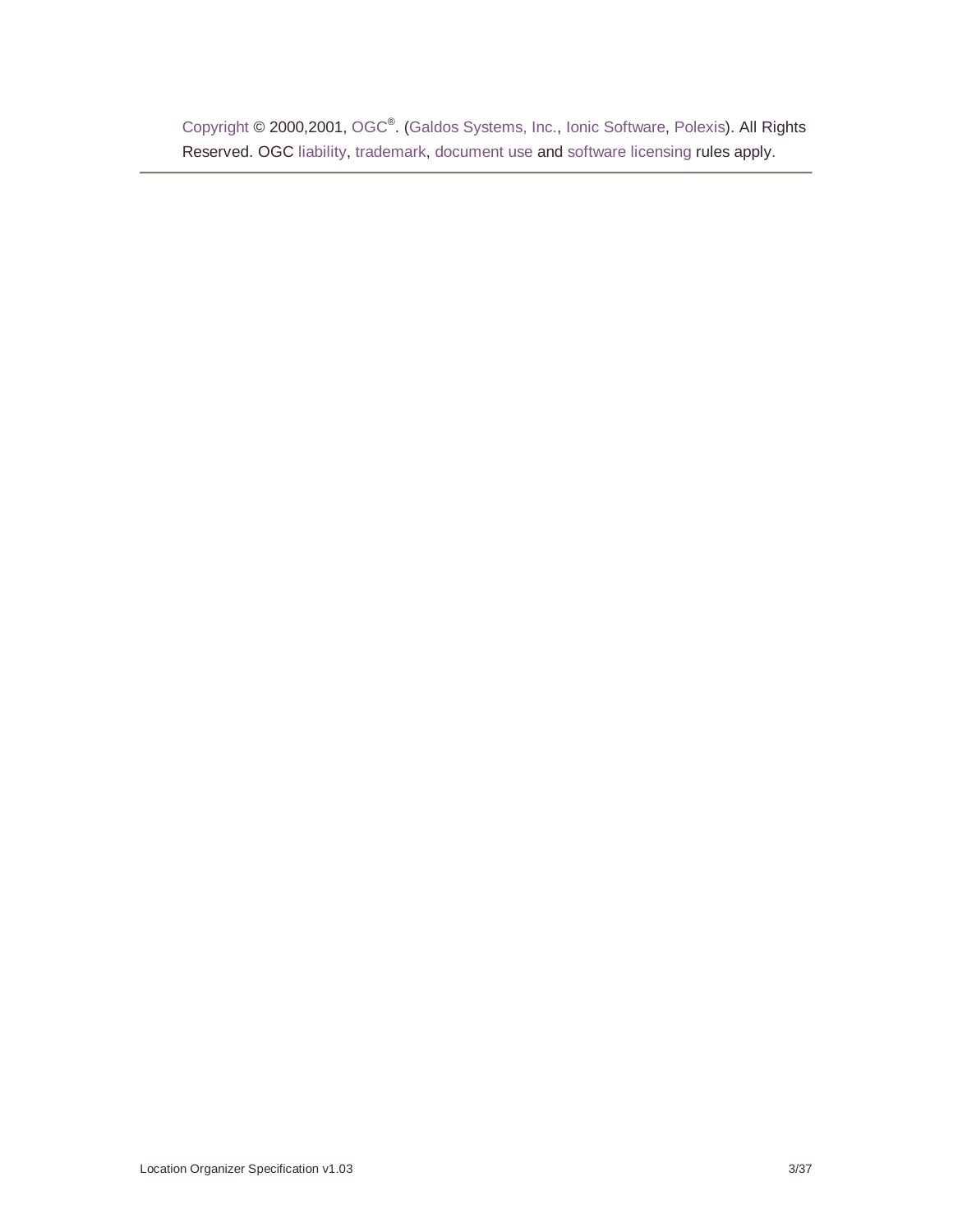### **Abstract**

The Location Organizer Folder (LOF) is a GML document that provides a structure for organizing the information related to a particular event or events of interest. It may be used in various analysis applications, like disaster analysis, Intelligence analysis, etc. It is spatially enabled, and capable of managing disparate types of information.

The LOF is an information structure. There may be a variety of services external to the LOF that provide the means for generation and manipulation of the information in the structure. This includes search and discovery, parsing different resources and extracting useful information, assigning spatial attributes, relating (linking) resources of interest, and so on.

This document was created as a part of the OGC Geospatial Fusion Services Testbed (GFST 2000) and Geospatial Fusion Services Pilot Project (GFSPP 2001). Even though the LOF is meant to be a generic structure, it is not completely independent from the services that process it, which were also built during these projects. Thus, the document describes the structure of the LOF, and to some extent, the system and some of the services that process the LOF. In the future, the LOF will become a completely generic information structure, decoupled from any specific component that can use it.

Section 1 describes the framework in which the LOF will be used. It is a description of a system that might use the LOF. It is based on the system built during the OGC GFST and GFSPP projects. Section 2 presents the model of the LOF. Section 3 discusses the use of links and relationships in the LOF.

### **Status of this document**

This document is a draft candidate implementation specification. It represents "work in progress" and should be treated accordingly.

## **Editorial Comments**

*ED:* [Editorial Notes are inserted in RED, wherever needed.]

#### **Issues**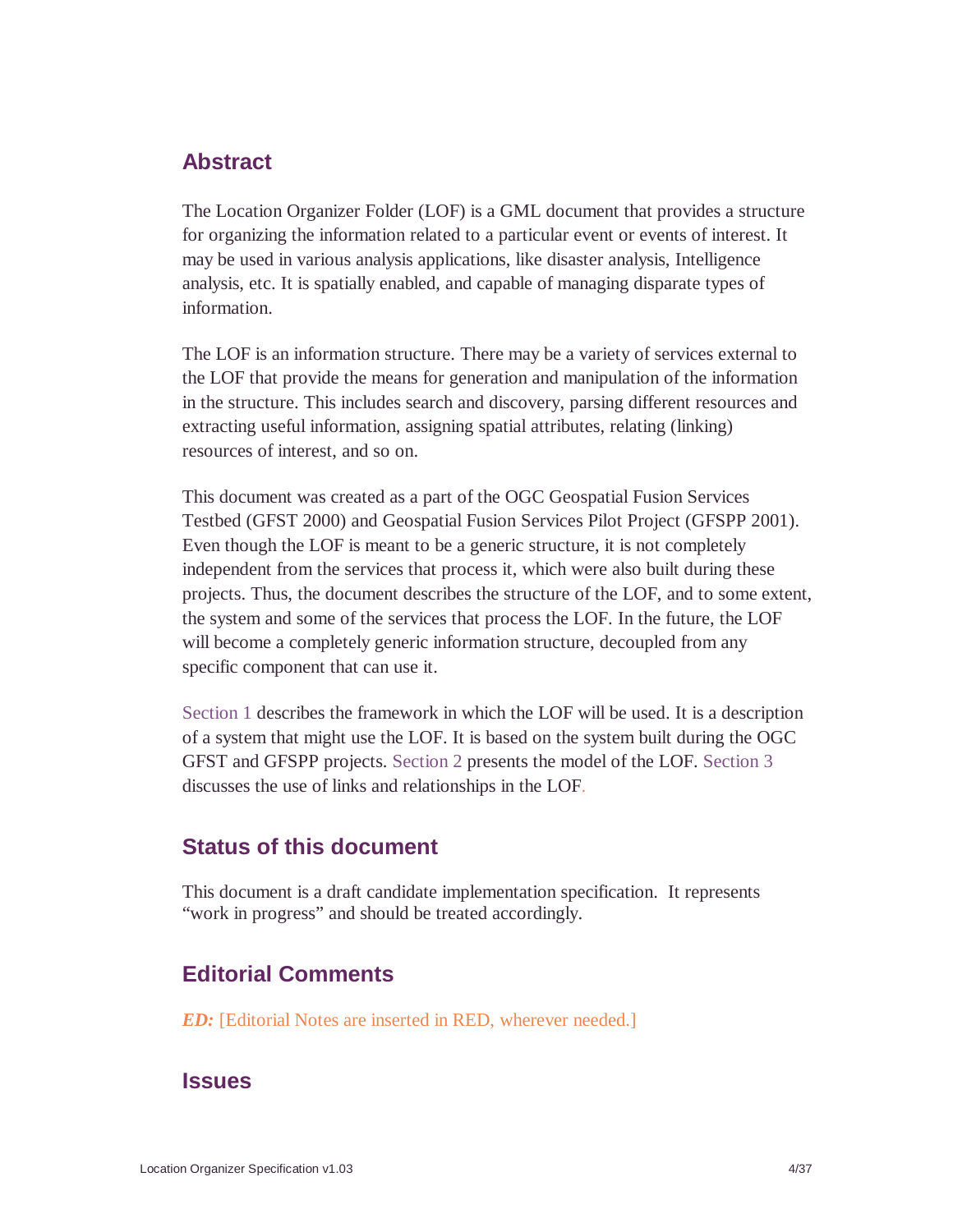All issues, and applicable resolutions, are documented inline. Please use the format below as a guideline for documenting issues.

**Issue Name**: [Issue Name in RED, BLUE, or GREEN based upon criticality of the issue, with Red being highest priority. (Initials, Date)] **Issue Description:** [Issue Description.] **Resolution:** [Insert Resolution Details and History. (your name , date)]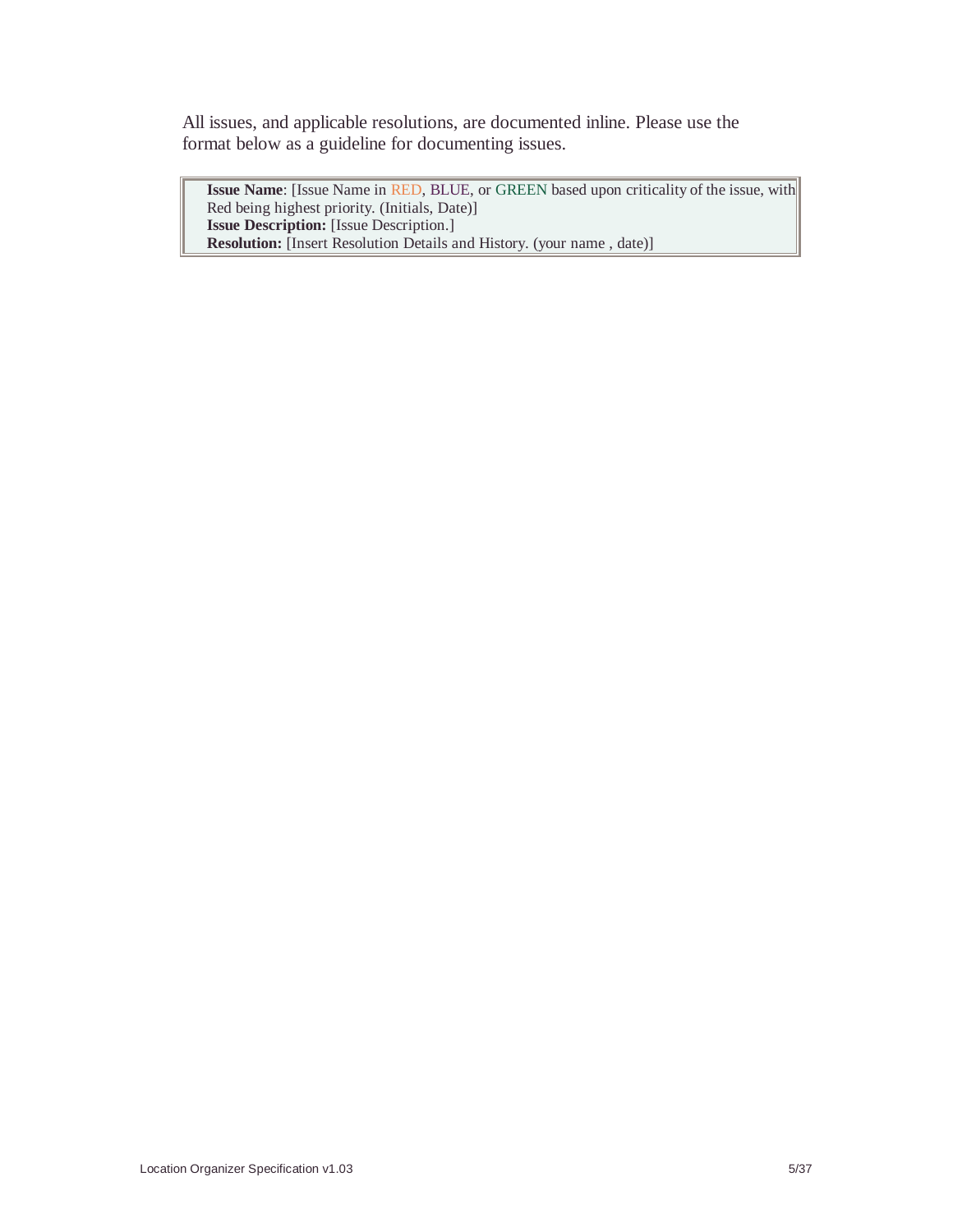## **Table of Contents**

| 1.1           |                                                                         |  |
|---------------|-------------------------------------------------------------------------|--|
| 1.1           |                                                                         |  |
| 1.2           |                                                                         |  |
| 2.            |                                                                         |  |
| 2.1           |                                                                         |  |
| 2.2           |                                                                         |  |
| 2.3           |                                                                         |  |
| 2.4           |                                                                         |  |
| 3.            |                                                                         |  |
| 3.1           |                                                                         |  |
| $3.2^{\circ}$ |                                                                         |  |
|               |                                                                         |  |
|               |                                                                         |  |
|               |                                                                         |  |
|               | Appendix A: The Location Organizer Folder Schema, v1.03 (Normative)  28 |  |
|               |                                                                         |  |
|               |                                                                         |  |
|               |                                                                         |  |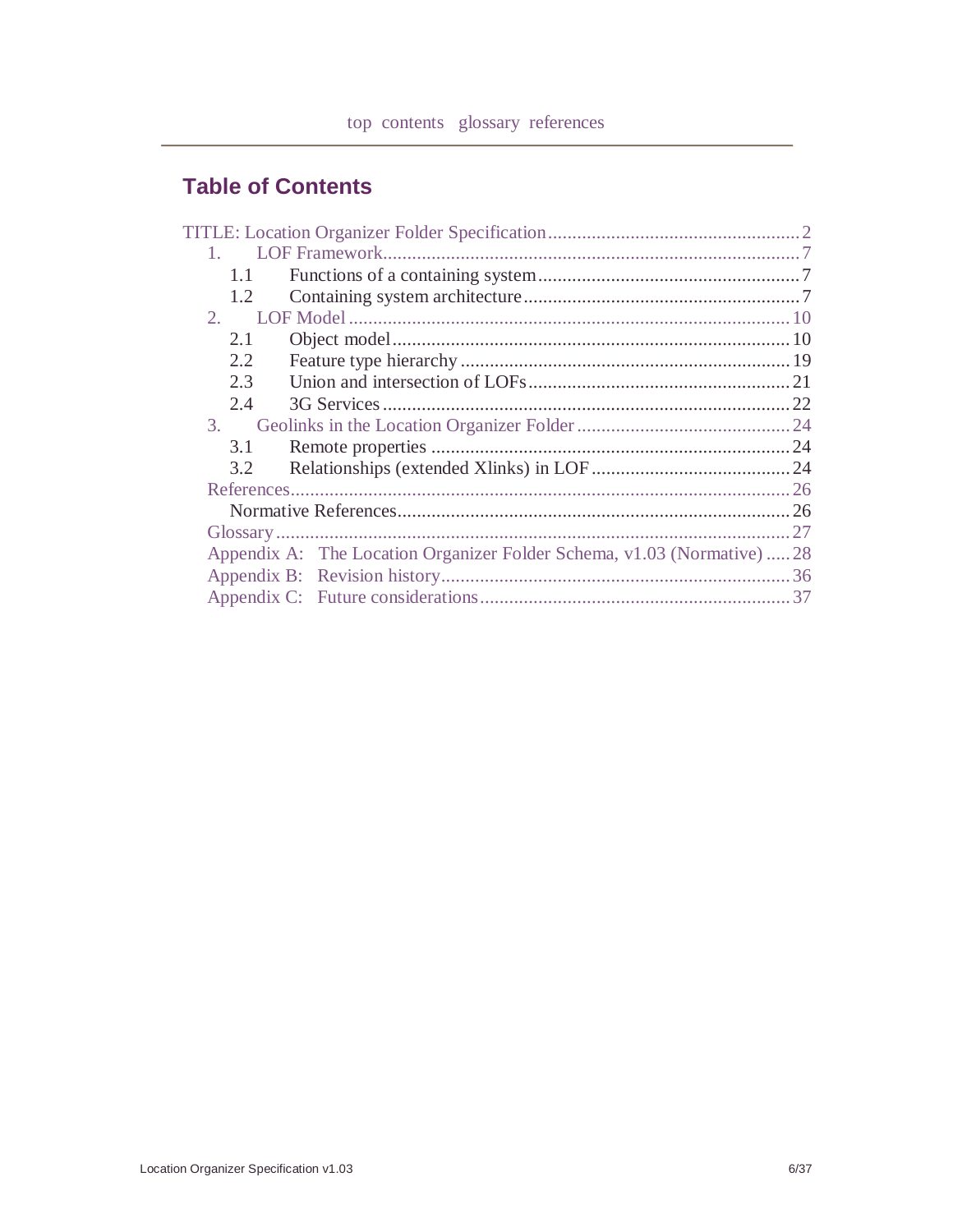## **1. LOF Framework**

This section describes the function of a generic "LOF system", the role of the LOF and other components in the system, relationship between the LOF and other components, and manipulations by services and applications on the LOF. The description is based on the system built during the OGC GFST and GFSPP projects, so it does involve some specifics, but we will concentrate on the generic aspects of the system, i.e. functionality that any system that operates with the LOF might implement.

### **1.1 Functions of a containing system**

The functionality of the system that operates with the LOF is:

- 1. Discover and extract the information that is useful for a particular analysis that is performed.
- 2. Extract useful information from free text resources like cables, text messages  $etc.$
- 3. Correlate resources organized in the LOF. This is one of the most important functions of the system. LOF therefore must provide the means to create and describe relations between resources.
- 4. Browse resources and information stored in LOF.
- 5. Perform analysis on the collected set of information represented in the LOF.
- 6. Present the information. There should be means for visual presentation of geospatial features overlaid on a map, and also presentation of other types of resources, using associated specific applications.
- 7. Manipulate the LOF(s): Filter the LOF, perform union or intersection of LOFs, and copy the LOF.
- 8. Share and exchange LOFs among users.

For a detailed description of functionality of a system like this, refer to the GFST Use Cases document of the Geospatial Fusion Services Testbed Project.

## **1.2 Containing system architecture**

The example system architecture of which the LOF can be a part of is presented in the Figure 1.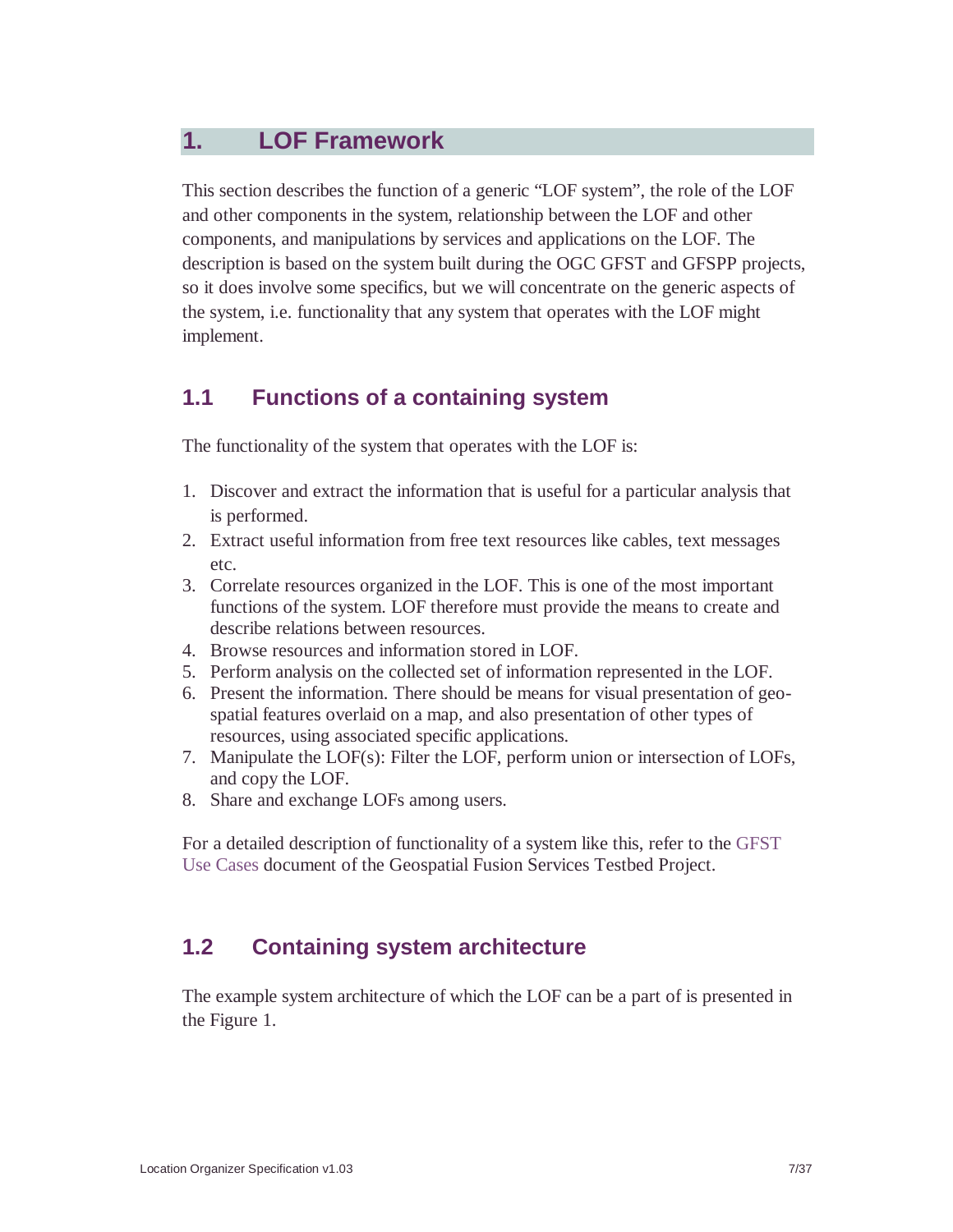

*Figure 1. A containing system architecture*

One of the main functions of a system like this is to extract the information from various resources and to assign that information various specific attributes. In this architecture, the Geoparser/Gazetteer/Geocoder (3G) services are examples that perform such an operation. In general, these are network accessible components.

Geoparser parses the free text (news, messages, reports, etc.) and marks up recognized terms and phrases of interest. Recognition is performed against preset vocabularies, possibly specified by the user at runtime. Output of the Geoparser is the collection of features that identifies words and phrases in the original text resource.

Gazetteer is the service that retrieves known geometry for features that have wellknown feature identifiers, like landmarks. A feature identifier is a well-known name or description such as that which is output from the Geoparser Service.

Geocoder is the service that performs the transformation of the location description of a feature into a normalized location description that includes the geometry of the feature.

3G services may be accessed by the client separately, but may also be chained, so that the client provides the input to the chain (free text resource to the Geoparser), and receives the feature collection with spatial (geometry) attributes as output from the Geocoder.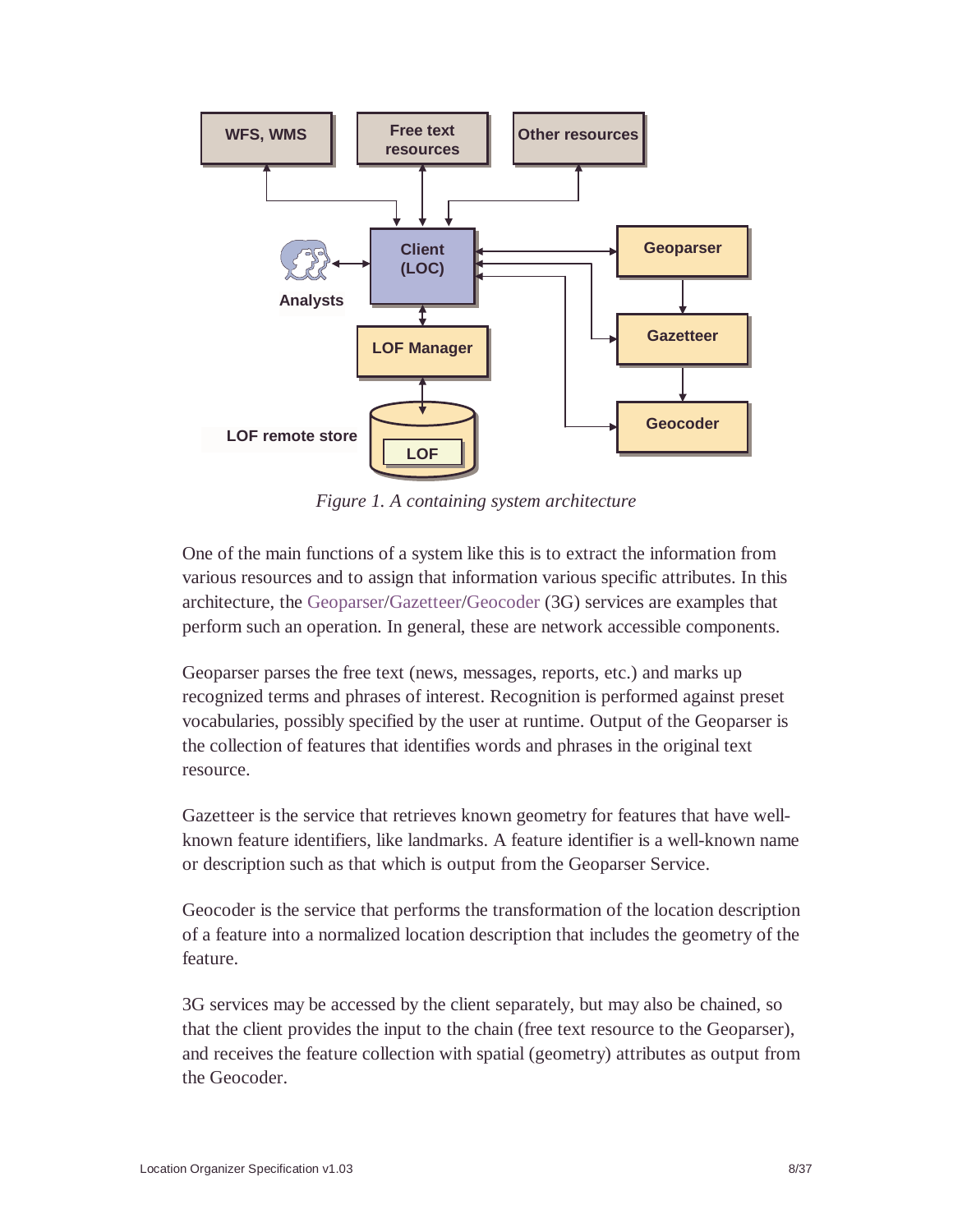LOF Manager is the mediator (on the LOF side) between the LOF and services and applications that work on the information stored in the LOF. It is usually implementation dependant. For example, its implementation depends on the type of data store that is used for storing the LOF.

The Client handles the presentation of the Location Organizer Folder to the operator, and allows the operator access to services for manipulating resources associated with the LOF.

WFS (OGC Web Feature Server), WMS (OGC Web Map Server), free text resources and other resources are, in general, Web accessible repositories and servers that provide information that might be of interest to the LOF user (analyst of the event of interest).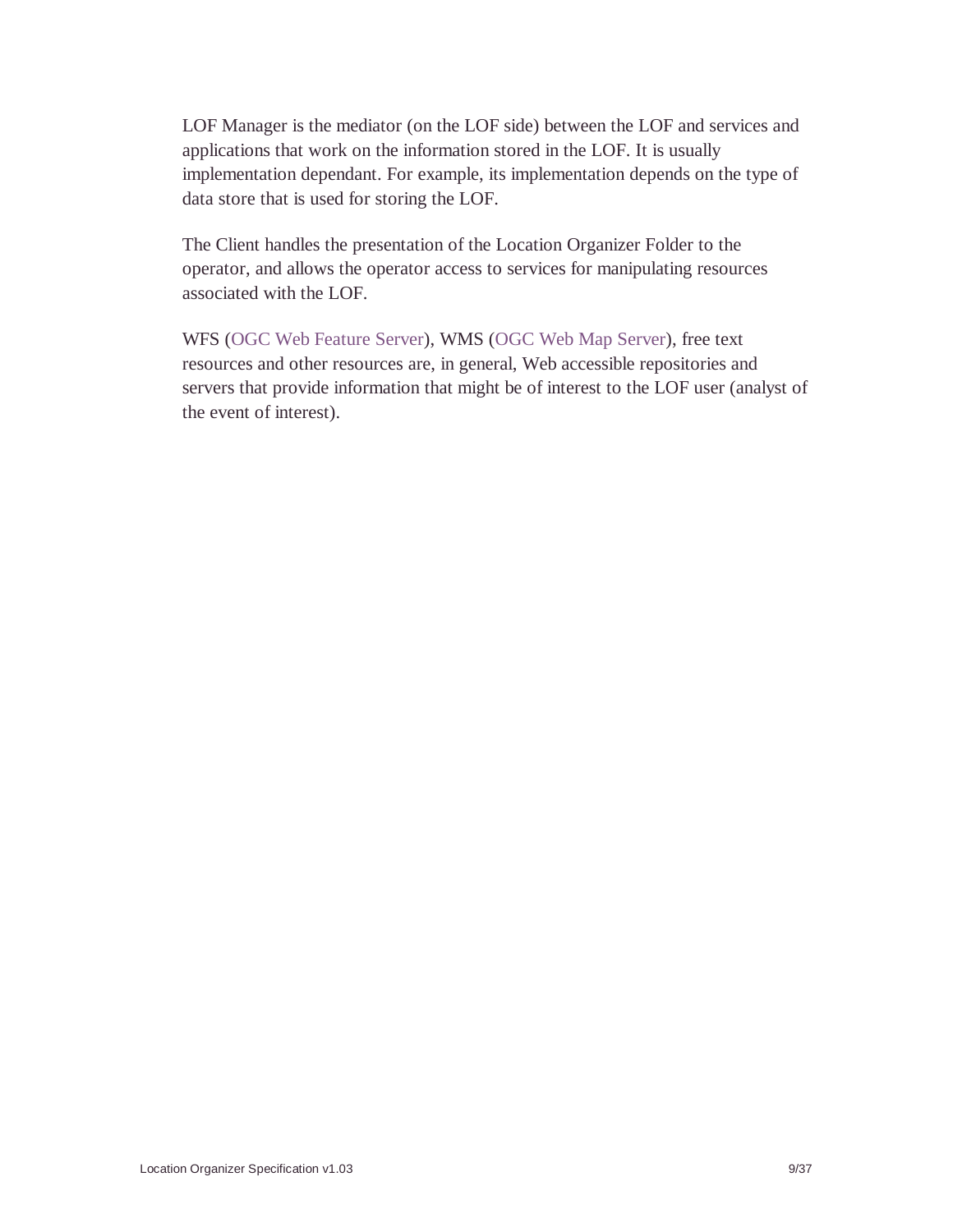## **2. LOF Model**

### **2.1 Object model**

Location Organizer Folder is a generic information structure that can be used in a variety of applications. It is a stateless Feature Collection defined on an Area Of Interest (AOI). As previoulsy mentioned, there are some basic actions that will always be performed on it, but we also might imagine others -- application specific ones. In this sense, we define a "core", or "basic" LOF model, and assume that it can be extended. The general object model of the LOF is presented in Figure 2.



*Figure 2. General object model of the LOF*

A detailed object model of the LOF, created from the LOF schema (Appendix A) in the schema editor, is presented in Figure 3.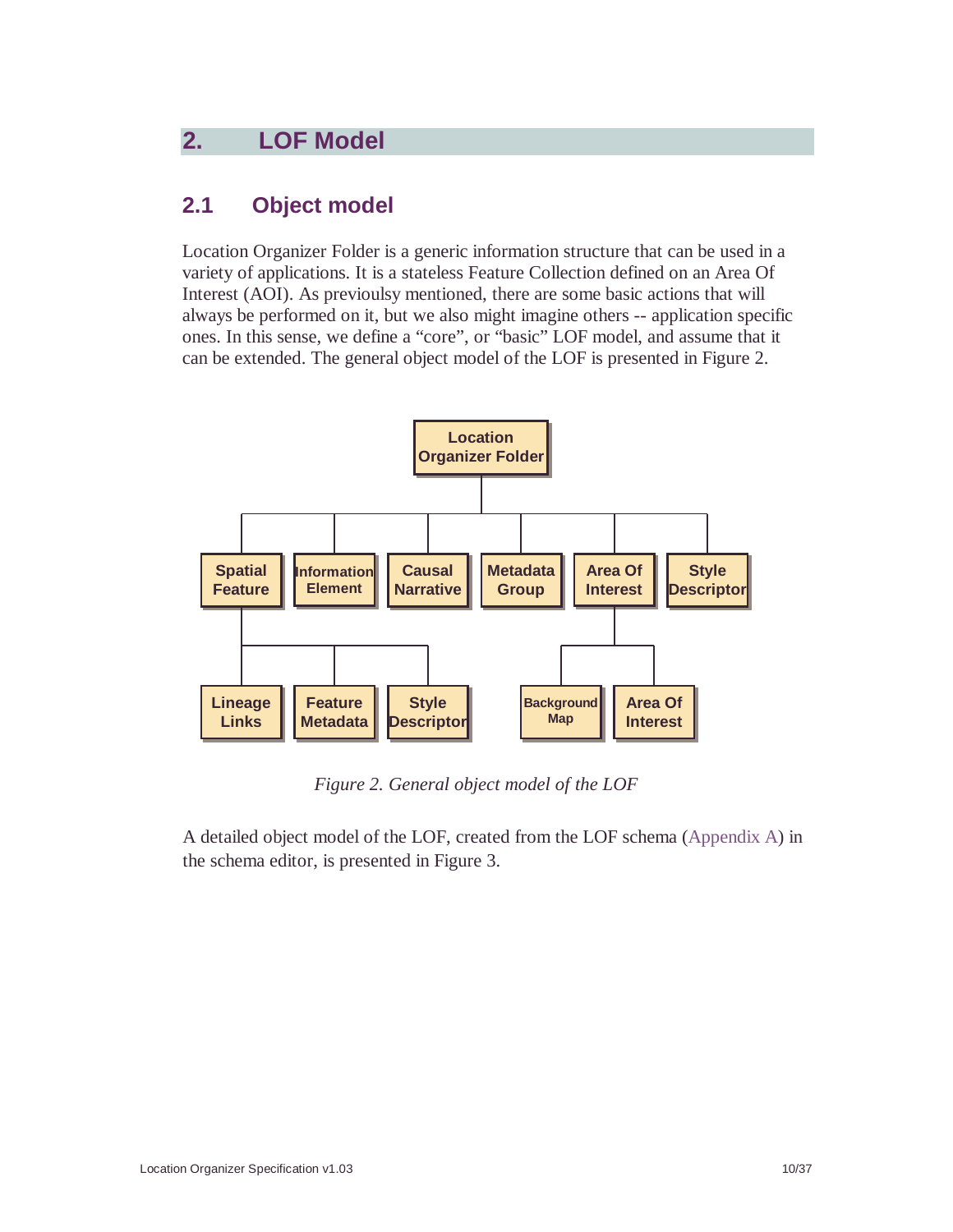

*Figure 3. Detailed object model of the LOF*

### **Spatial Feature**

The Spatial Feature in the LOF is based on the GML feature, as defined in GML 2.0. It may or may not have geometry. LOF can contain any number of LOF features. The type of the LOF feature derives from the basic GML feature type by adding properties specific to the LOF (links, metadata and style). It is expected that the basic LOF feature type will be further extended to facilitate any applicationspecific need. Applications will probably define some concrete specific feature types, for example, geography ones: Road, Park, etc. Actually, in the LOF schema, as presented in this document, two concrete feature types are defined based on the basic LOF feature type – ExtendedFeatureType and ObservationType. Extended Feature serves as a container for exchanging the data between the LOF and 3G services, and Observation feature is a feature specific to event analysis. For detailed descriptions of these two types, see sections 2.2 Feature type hierarchy and 2.4 3G Services.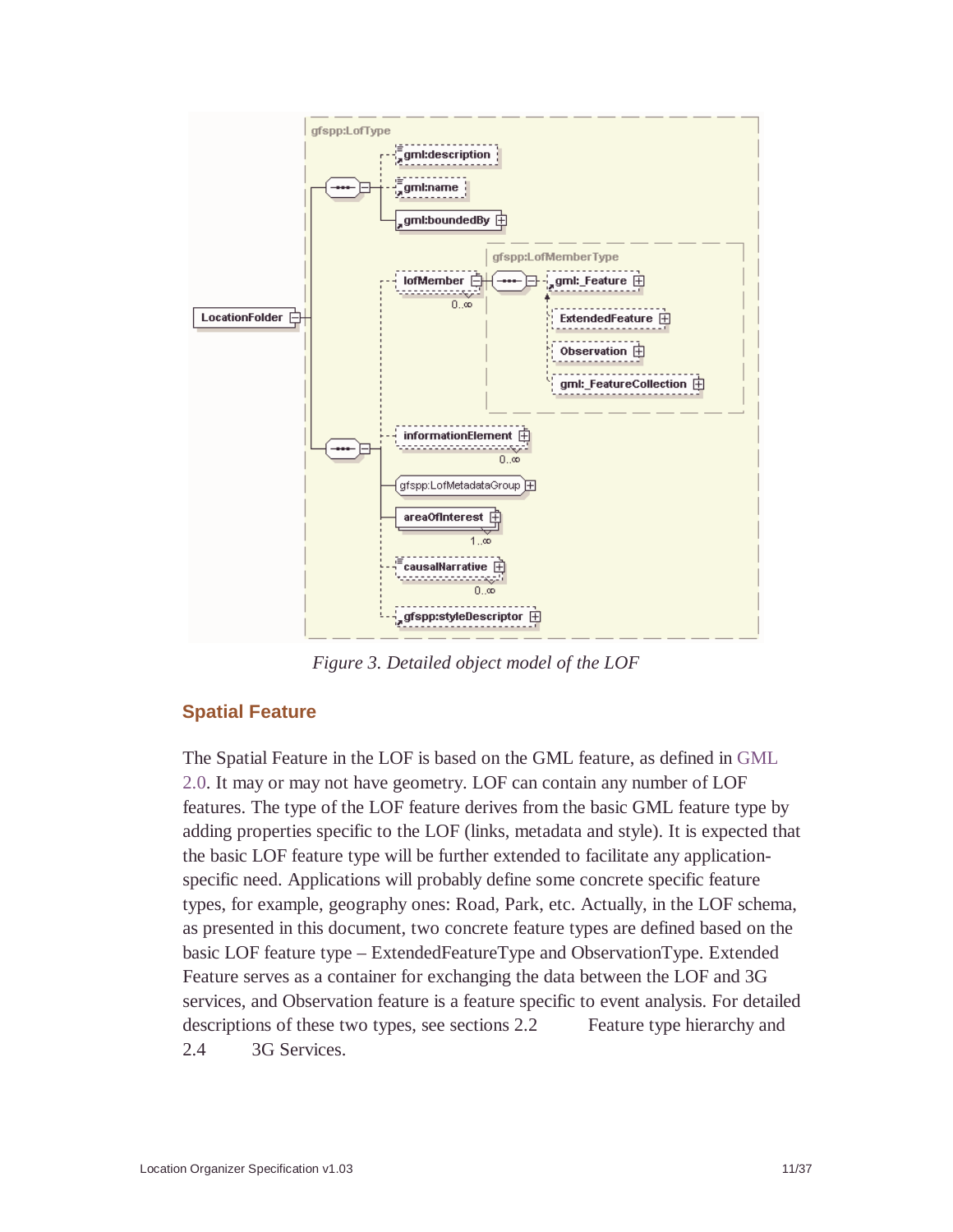LOF feature can be local to the LOF or remote. In that sense LOF conforms to GML 2.0 specification. It can also contain links to other features or other types of resources, local or remote. Section 3. Geolinks in the Location Organizer Folder describes the linking mechanisms in the LOF.

LOF is a feature collection, which is in turn, by the definition from GML, is also a feature. Therefore, a feature in the LOF may reference another LOF.

Detailed models of the AbstractLofFeatureType, ExtendedFeatureType and Observation type are presented in Figures 4, 5 and 6.



*Figure 4. AbstractLofFeatureType Model*



*Figure 5. ExtendedFeatureType Model*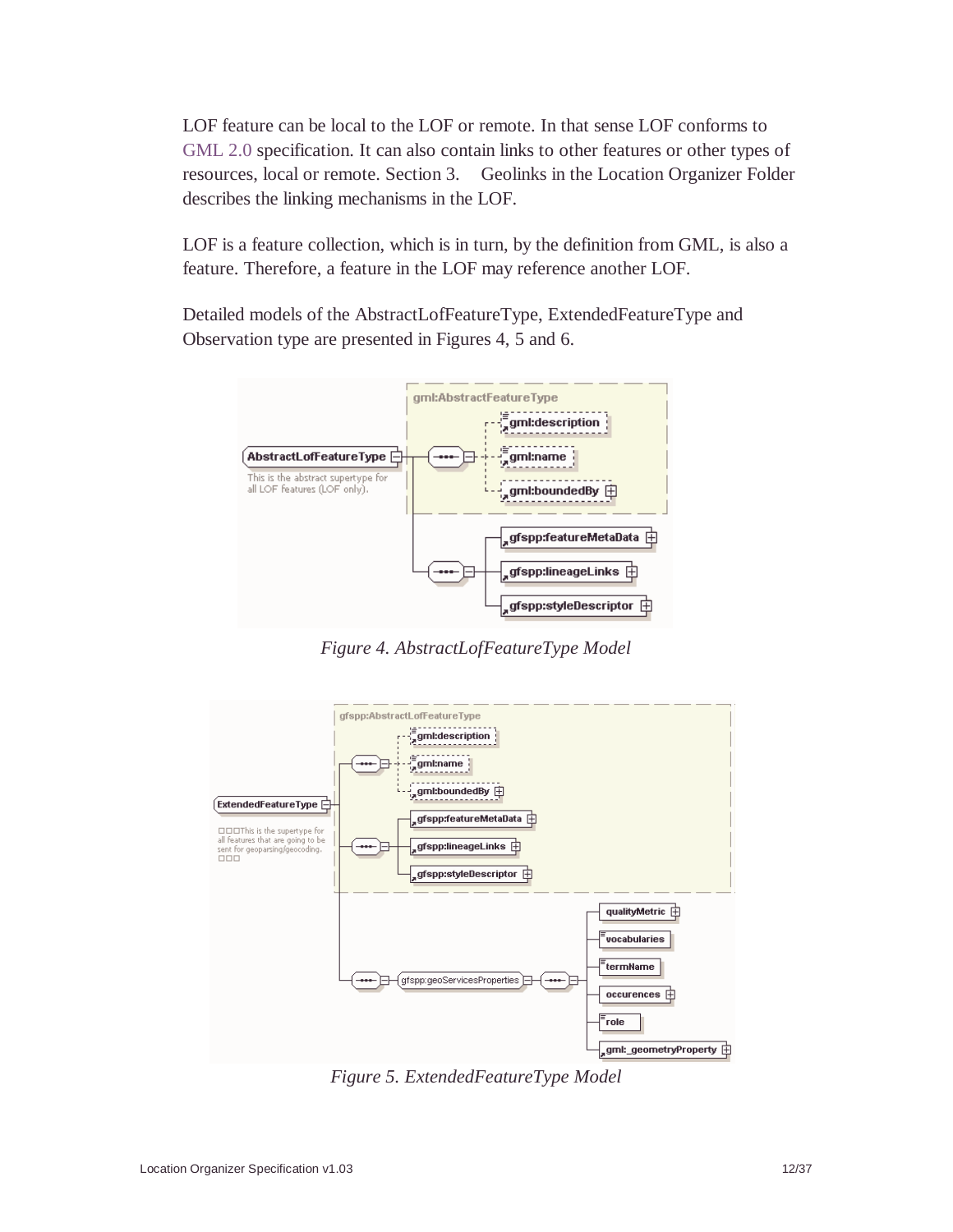

*Figure 6. ObservationType Model*

#### **Lineage Link**

Lineage Links element tracks the creation history of the feature. It holds the information of the sources from which the feature is created. There are two properties in LineageLinks: *sourceFeature* and *baseFeature.* The *sourceFeature* references the feature from which the feature was created (for example by copying). The *baseFeature* references the resource from which the feature was created in the first place. This use of LineageLinks is shown in the example case in the Figure 7*.*



*Figure 7. Function of Lineage Links*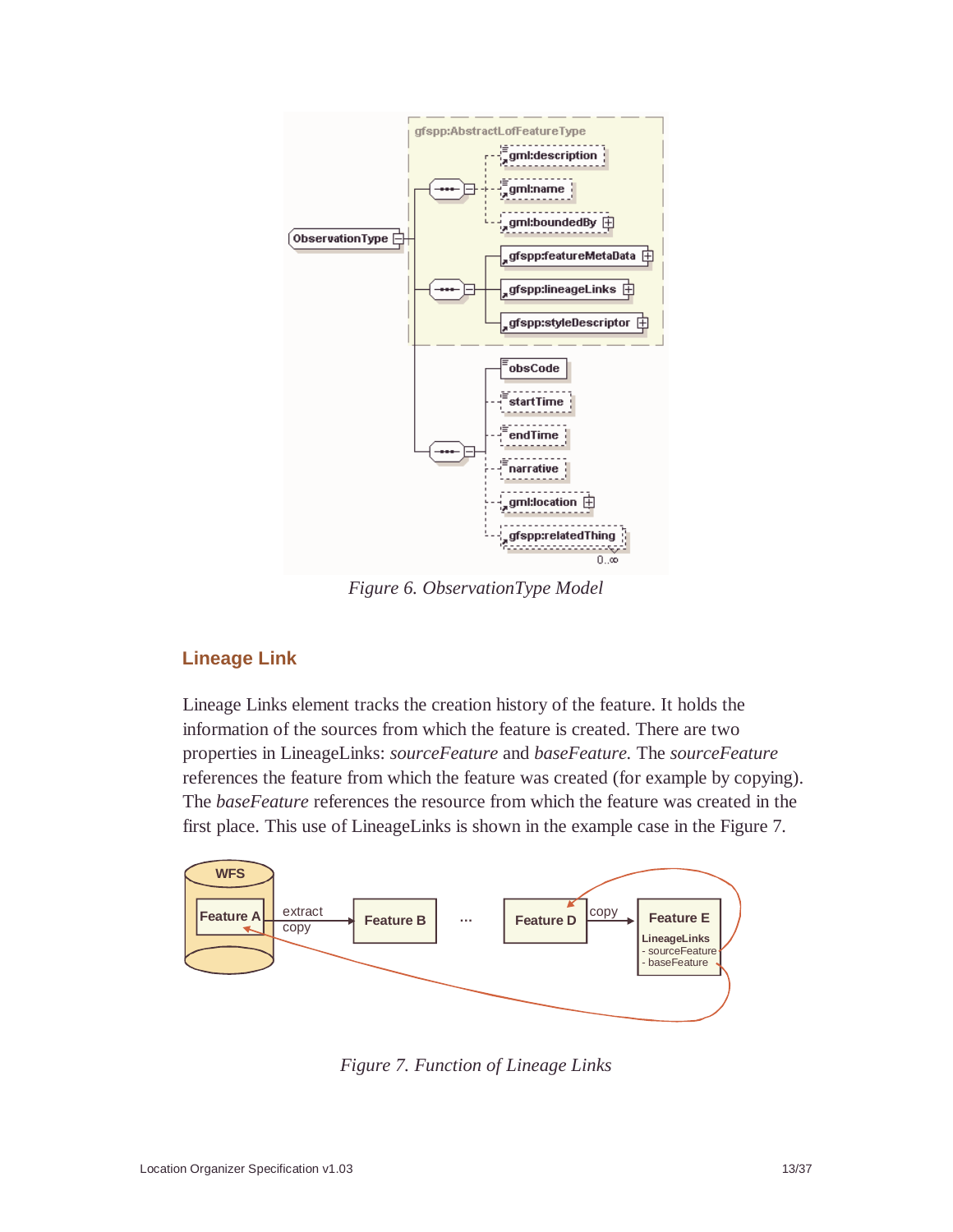#### **Feature Metadata**

Feature metadata is a Property Group element that contains metadata specific to the LOF feature. There are specific semantics for the Property Group construct. It holds the properties that are in fact properties of the parent element (in this case a feature) rather than itself. Specific properties of a LOF feature include:

- creator
- date of creation
- source
- security
- label.

Security is a string that describes the security level on the feature. It might be redefined in the future to allow for a more fine grained security description.

#### **Style Descriptor**

The Style Descriptor element declares the default style for a feature or LOF. It ensures that, while the styling and the content of the data is strongly separated, there is a means to persist the styling for a particular feature, or for the whole LOF. The analyst will be able to save and later use not only the data that he has added to the LOF but also it's presentation. Of course, the style descriptor holds only the default style which can be overriden by user actions.

Syle descriptor contains two pieces of information about the style. *defaultStyle* is an URI reference to the style that is used on this feature/LOF. s*tyleType* denotes the type of the style referenced by the defaultStyle. Based on the value of the styleType property, a client is able to perform proper styling. At the moment, the type of the styleType property is string, but it might be an enumeration of known styling types (using Extensible Stylesheet Language, Styled Layer Descriptor and so on…)

#### **Information Element**

Information elements are typically non-spatial entities including voice records, cables, e-mail messages, and the like. However, they may be any network resources that are referenced from geo-spatial features in the LOF. As mentioned earlier, this is the primary function of the client, or the containing system in general - to create and maintain relationships in the LOF, including relationships between feature elements and Information Elements. The process of "geo-referencing an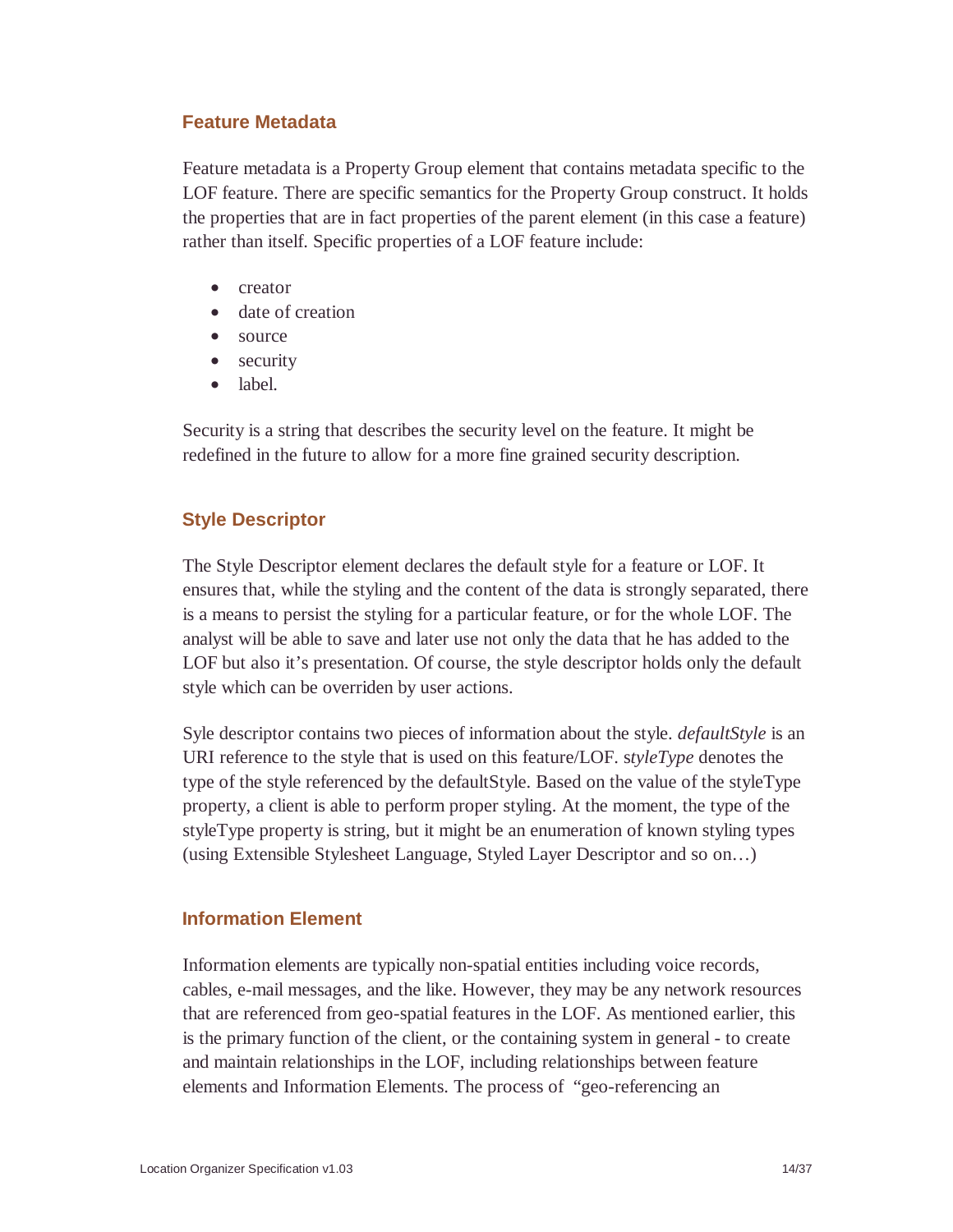Information Element" relates the Information Element to a geo-spatial feature. In many cases, this will require that a geo-spatial feature be created. In fact the only way to associate an Information Element with a geo-spatial feature, and hence to provide it with a location, is to make the Information Element the value of a property of a geo-spatial feature.

Information elements may also contain links to resources local to LOF, or remote ones.

A *GeoText message* is a "cable" or some other form of text resource. It is "freetext" message, which means that no constraints are put on it. It may also be markedup text. GeoText message is one of the main sources from which information of interest is extracted and stored in the LOF. 3G services perform the operations of extracting, geocoding (assigning spatial attributes) and creating LOF features. LOF features created in this way contain links back to the words and phrases in the GeoText message from which they were created. For a detailed description of GeoText message parsing, refer to the 2.4 3G Services section.

*VoiceRecord*, *SignalRecord* and *Image* are "multimedia" objects. A VoiceRecord is an object that contains the digitized record of a conversation or conversations. A SignalRecord is an object that contains the digitized record of an electronic signal associated with some form of communication. An Image is an object that contains the digitized record of a visual image as might be acquired by a frame or scanning camera from a terrestrial, space borne or aerial platform. They all may or may not be geo-referenced. If they are geo-referenced, it is assumed they are related to some existing geo-spatial feature. As such, these information element objects may be defined as the values of properties of geo-spatial features.

Figure 8 presents a model of the informationElementPropertyType whose value can be one of mentioned InformationElement types.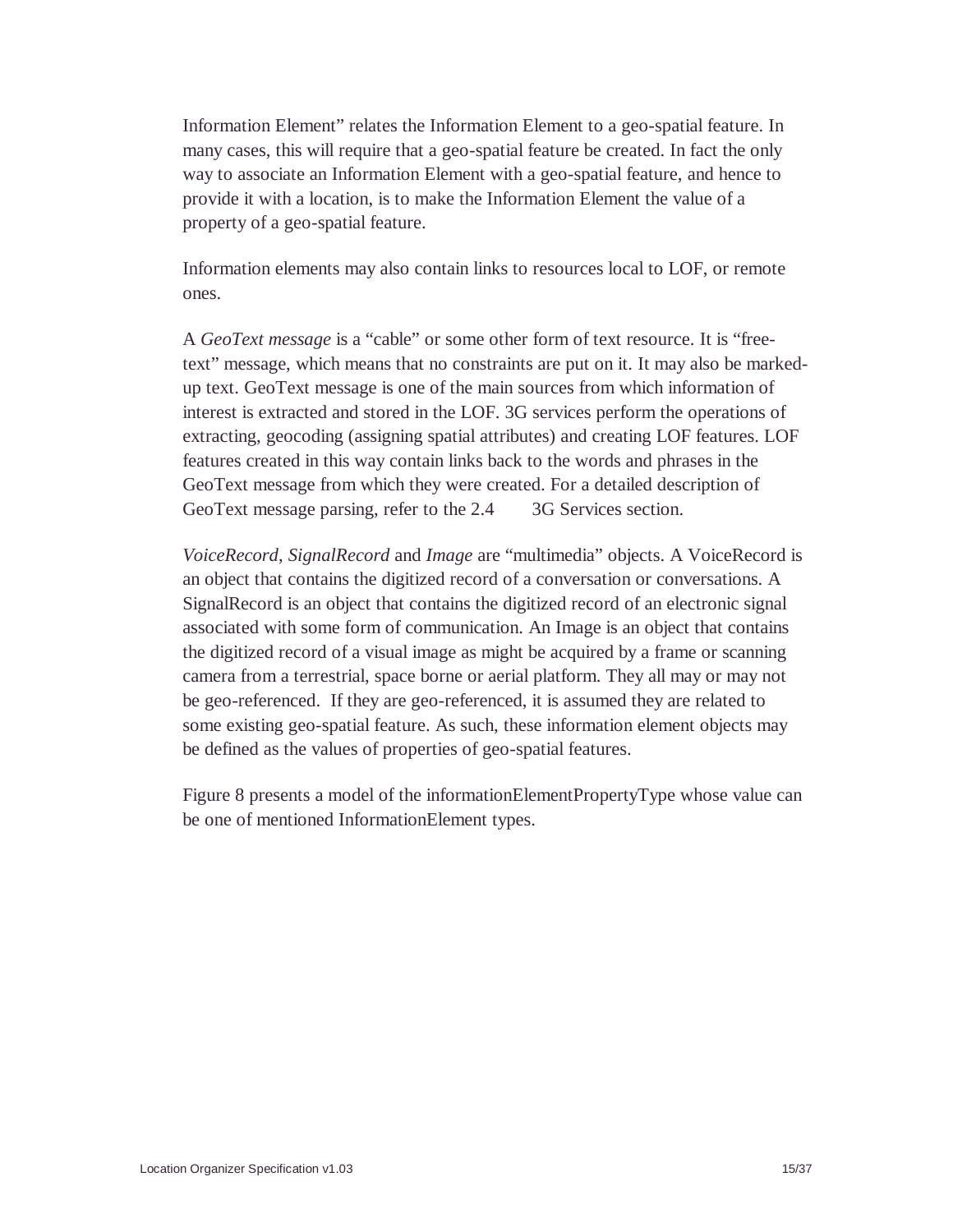

*Figure 8. Information Element Types*

#### **Causal Narrative**

LOF optionally contains a causal narrative. A causal narrative is human readable text-based explanation of the incident described by the LOF. This is created by the analyst in the course of assembling the LOF and is the analyst's integration or fusion of the events and activities that the LOF references.

The Causal Narrative is composed of segments, each of them representing one CausalNarrative element in the LOF. Each segment has an identified author or authors. Segments can be replaced or updated. There is no requirement to maintain an audit trail of changes to these segments, in this release.

The Causal Narrative can incorporate XLinks (simple, bare name Xpointers) from arbitrary text fragments to other elements of the LOF, namely to geo-spatial features or information elements. Links from the Causal Narrative cannot point outside of the LOF.

The function of the Causal Narrative element is shown in the Figure 9.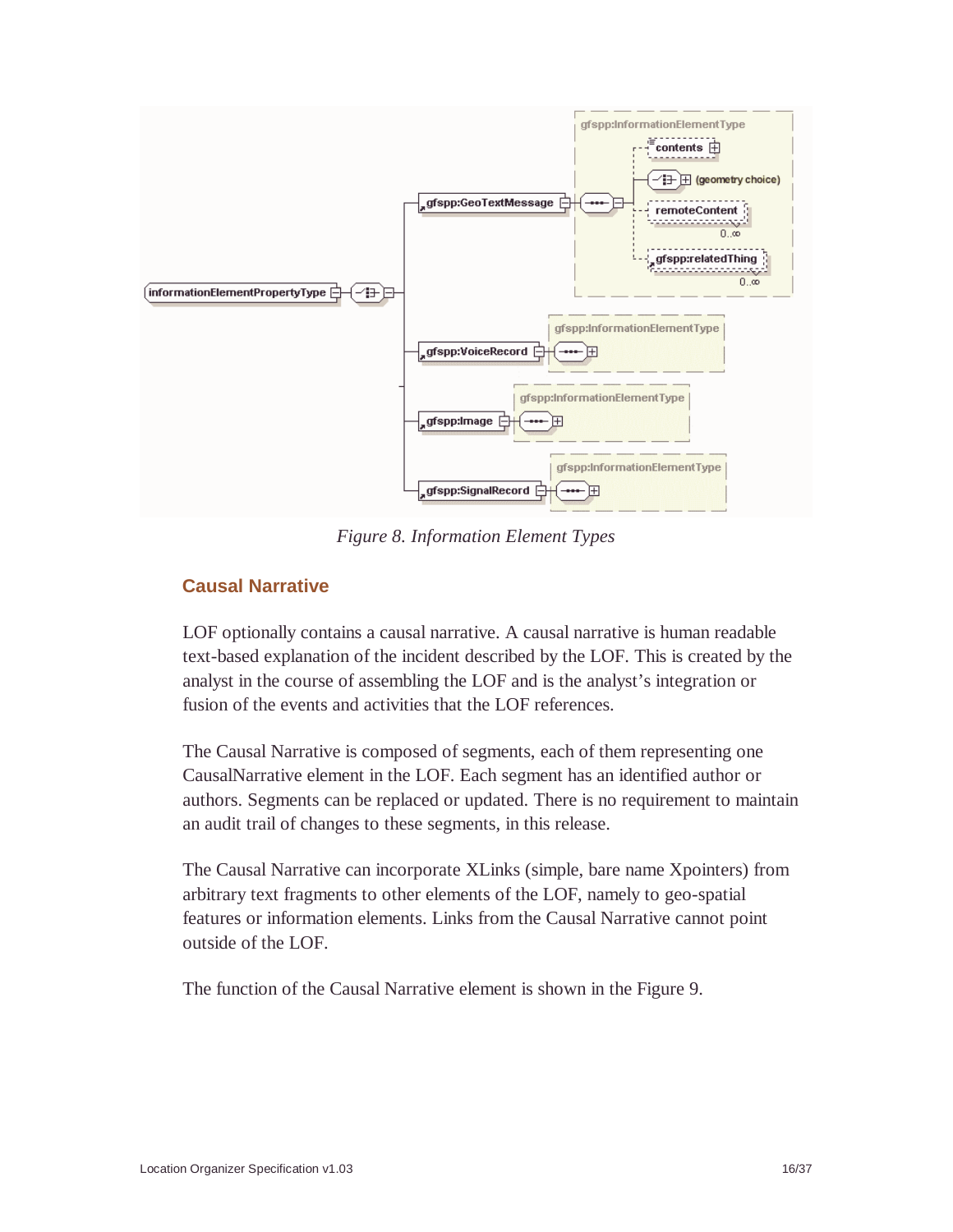

*Figure 9. Causal Narrative*

#### **Metadata Group**

This group holds the metadata that describes the LOF. Rather than using Property Group element like in the case of feature metadata, LOF metadata group is XML Schema group, which means that every property element group is a direct child of the LOF. The group contains the following metadata properties:

- *creator, organization, creationDate* the creator of the LOF, the organization that owns the LOF and the date of LOF creation.
- *security* security level for the LOF. It is at the moment a string, but it might be defined to be more complex in the future to allow for richer description of LOF security.
- *ProblemSetType* identifies the type of problem set. The type is an internal name or code established by the user organization.
- *referenceVocabulary -* the reference to the Reference Vocabulary for the LOF. This vocabulary defines the key terms and concepts that pertain to the problem set (these are pre-built and exist in the vocabulary "pool" available to all users).
- *lofVocabulary* the reference to the LOF Vocabulary. Initially, this defaults to the Reference Vocabulary, but has additional terms/concepts that get added through the course of LOF manipulation activities.
- *latestRevisionDate and latestAccessDate* latest update/access dates.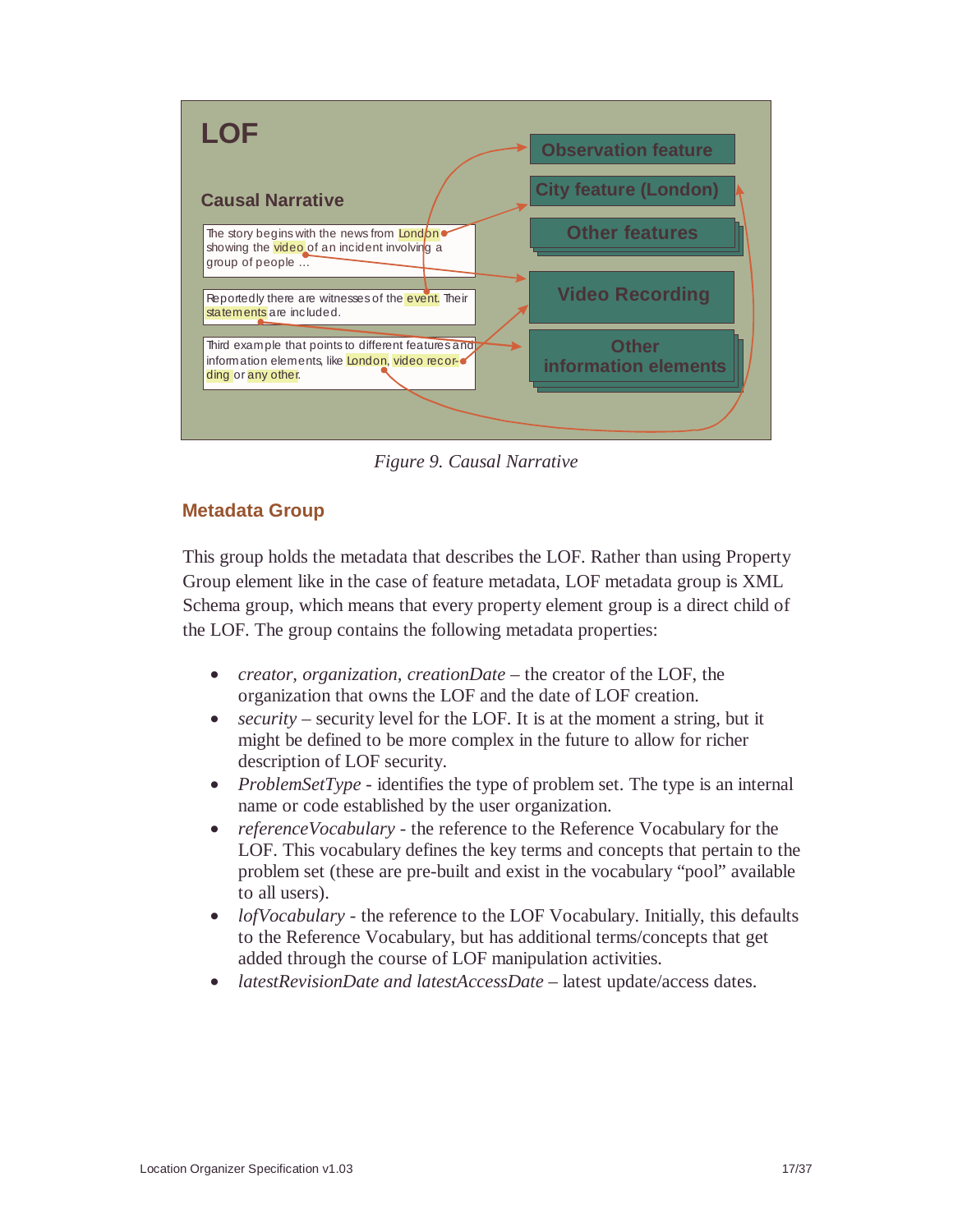#### **Area Of Interest and Backgroud Map**

LOF has number of Area of Interest elements. Area of Interest (AOI) defines the spatial extent of a region of the Earth's surface. It defines a real world area that is of interest for a particular analysis, and to which resources in the LOF are related. There is only one primary AOI. There may be a number of sub-AOIs. They are organized in a hierarchical structure.

The model for the AOI-Background Map hierarchy is shown in the Figure 10.



*Figure 10. Area of Interest and Background Map Hierarchy*

Every AOI has an associated Background Map element that covers the extent defined by the AOI. Actually, the spatial extent of the AOI might be different from the spatial extent of it's associated background map, since it might happen that an analyst wants to use the map that covers only a part of the AOI's extent. Typically the background map is an image map (GIF, PNG etc.), but this is not a requirement. It is anticipated that the background map will be obtained using a WMS interface from an OGC Web Map Server, although this is not a requirement.

Areas of Interest can be visualized as polygon elements overlaid on the surface of the background map, at the same hierarchy level. Users will typically create an area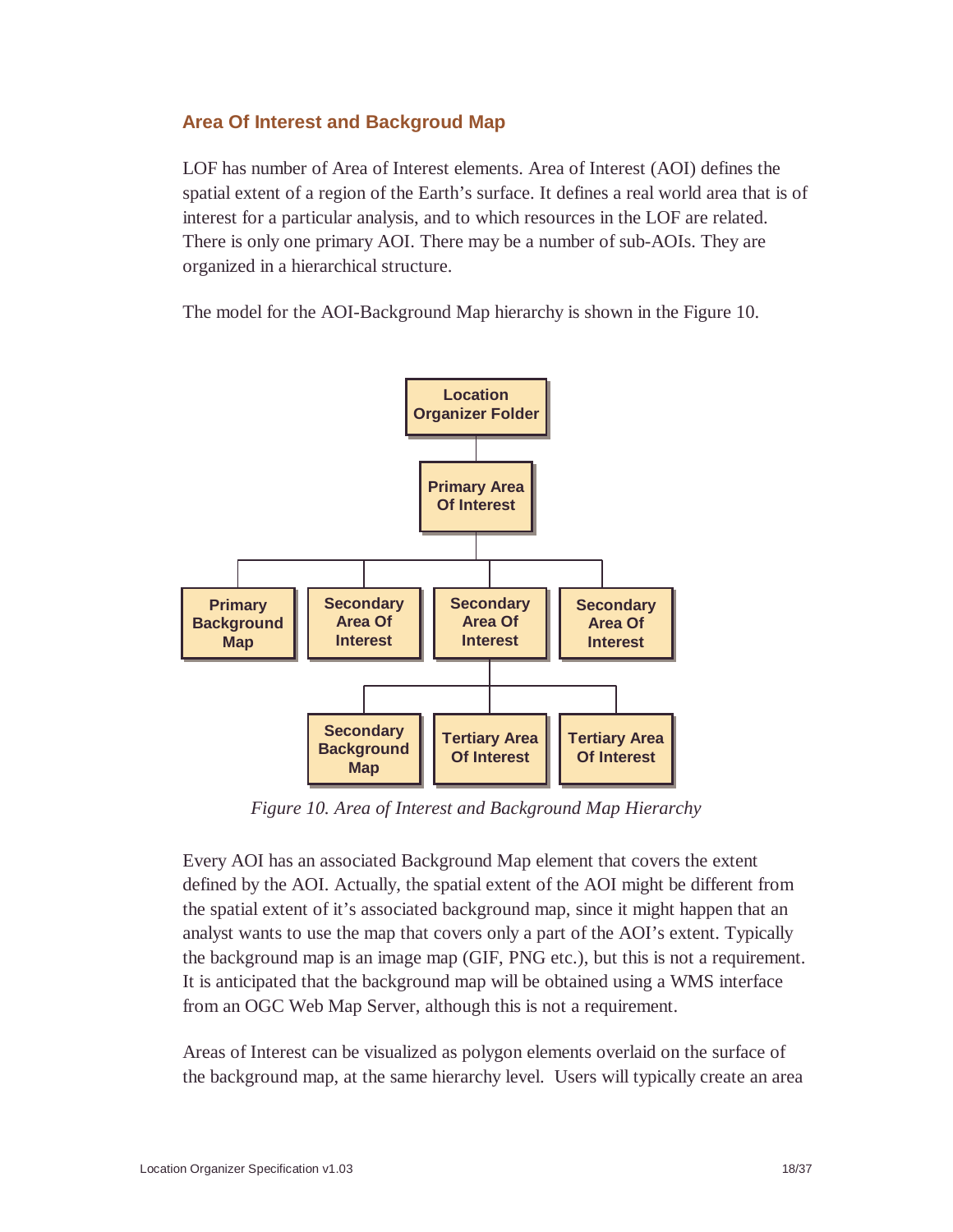of interest by loading a background map and drawing or otherwise defining the area of interest. The Primary AOI may be defined relative to a map of the earth.

### **2.2 Feature type hierarchy**

As mentioned earlier, LOF feature is based on the GML feature as defined in the GML 2.0. Base LOF feature type is defined as abstract. It is extended in the client application according to user requirements.

The hierarchy of the feature type definition in the LOF is presented in Figure 11.



**application LOF layer**

*Figure 11. Feature Type Hierarchy*

We have identified three schema layers. Basic layer is the GML layer which defines basic types that will be used to define application schemas (feature, geometry, etc.).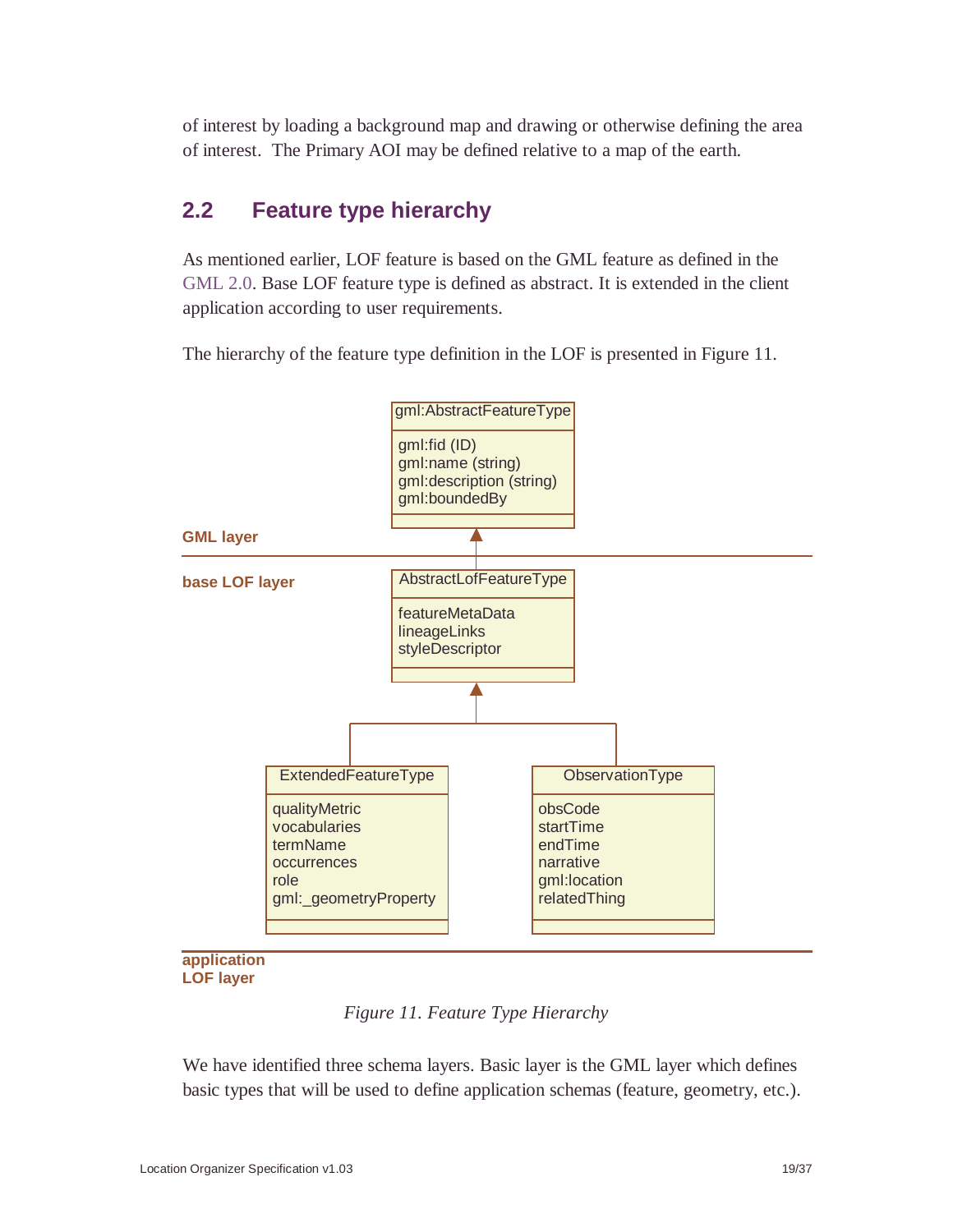So from the GML point of view, both base LOF layer and application LOF layer are applications of GML. However, we use the same principle in defining the LOF. There are some basic types that will be used in all LOF applications and we therefore define the base LOF layer (schema). Anything that is application specific is an application of the base LOF.

We have already described the base LOF feature, i.e. AbstractLofFeatureType and it's properties. It is further extended at the level of the base LOF schema to create two concrete feature types.

The *ExtendedFeatureType* defines the feature that is used in the processing of the information by the 3G services. The processing starts with a text message from which well-known terms and phrases are extracted, and features with spatial attributes are created. Those features contain links back to original words and phrases in the GeoText message. Instances of the ExtendedFeatureType are used to store intermediate results of the processing of the Geoparsing/Geocoding service chain, including:

- links back to the text source
- a list of vocabularies used
- references to one or more recognized terms (e.g., London in the UK, and London in Canada)
- references to terms found in source text documents
- geometry associated with terms

For more detailed description of ExtendedFeatureType and processing performed by the 3G services, see section 2.4 3G Services.

The ObservationType is a concrete feature type that represents an observation of a *person, place, organization, equipment* or *event*. It extends the definition of the base LOF feature (AbstractLofFeatureType) as described below:

- *obsCode* is the property that defines the type of the observation. It is an enumerated type of the following values: Person, Organization, Event, Equipment and Location.
- *startTime* and *endTime* define the duration of the observation.
- *narrative* property is a human readable description of the observation.
- *gml:location* is spatial (geometry) property of the observation, i.e. the location where the observation took place.
- *relatedThing* is a Remote Property (Simple Xlink) type property. It points to any resource, local or remote that is related to the observation. Any given ObservationType instance may have zero or more *relatedThing* properties.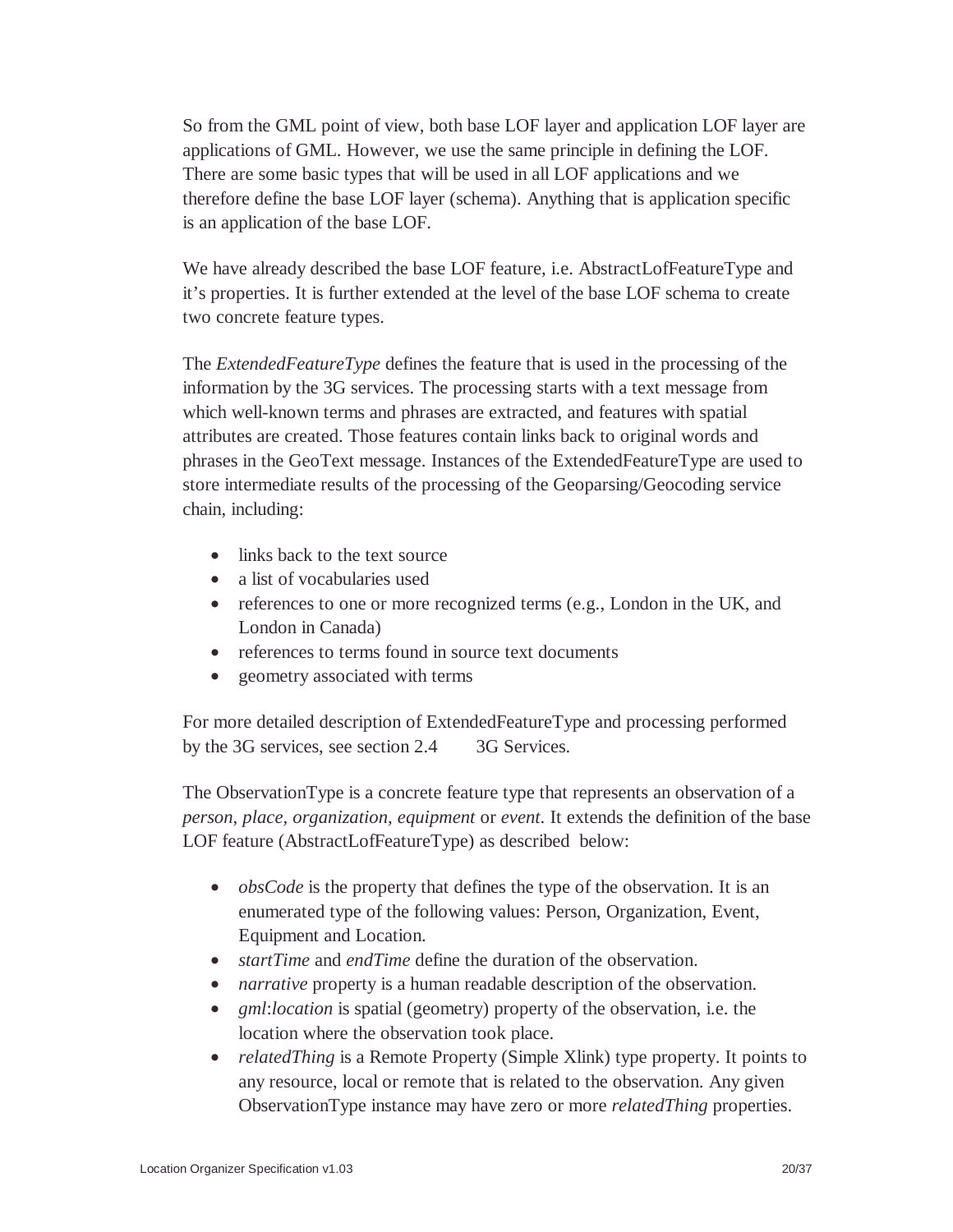## **2.3 Union and intersection of LOFs**

A LOF is a spatially enabled information structure, and it is also a collection of features. Spatial extent of a LOF is defined by it's primary AOI. So let's first define union and intersection of two AOIs.

AOI is defined as a Box geometry (square shape). It can have any number of children AOIs. The union of two AOIs is a Box (spatial extent) of which both of AOIs are a part and which contains all of the children of the two AOIs. The union of two AOIs is shown in Figure 12.





Intersection of two AOIs is defined as the spatial extent that is part of both AOIs,



*Figure 13. Intersection of two AOIs*

Having defined the union and intersection of AOIs, we can now define the union/intersection of two LOFs.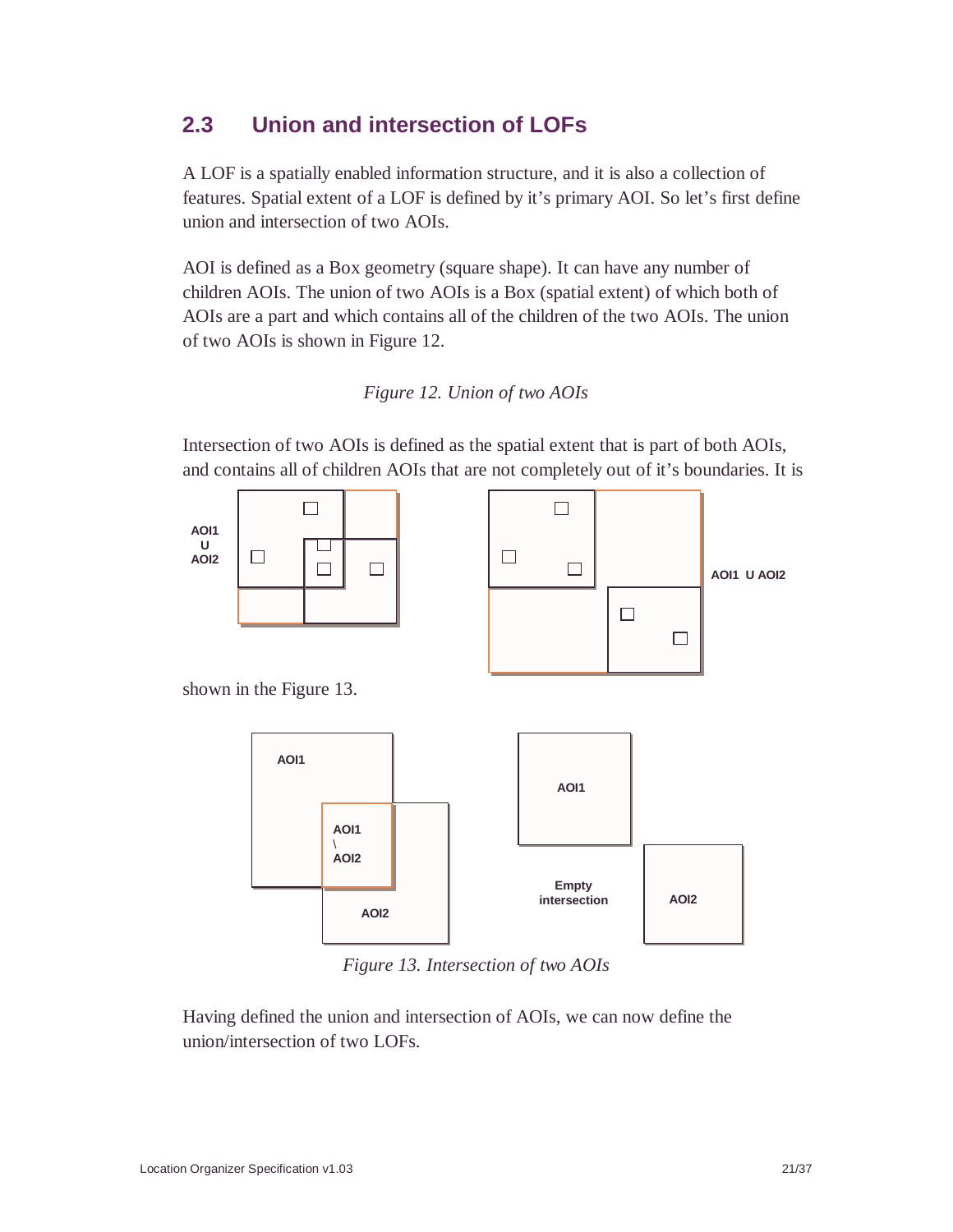Th union of two LOFs is the union of their primary AOIs, and contains all the features and information elements from both LOFs.

The intersection of two LOFs is the intersection of their primary AOIs and contains all features and information elements that are not completely out of it's boundaries. If a feature is not spatially enabled, it belongs to the new LOF.

**Issue Name**: [Temporal Union and Intersection. (HAN, 3/28/01)] **Issue Description:** [Likewise, there remains the question of what happens in temporal space, as a result of union or intersection operations.] **Resolution:** [Open. (name , date)]

### **2.4 3G Services**

The 3G Services are Geoparser, Geocoder and Gazetteer. When chained together, they can be used to process free-text resources to create geo-spatial features.

The input to the Geoparser is a free-text resource, such as a "cable" or other type of message stored in a GeoText message. The Geoparser outputs the collection of recognized words and phrases with the information about the recognition process. This includes the vocabularies used, the estimated quality of the recognition and links back to the input text source.

The output of the Geoparser may serve as input to a Geocoder or Gazetteer service. The Geocoder and Gazetteer services update ExtendedFeatureType instances with spatial attributes. ExtendedFeatureType is a concrete feature type that is used as a container for the result of this processing. Having the ExtendedFeatureType instance, it is easy to insert the result of the 3G processing into a LOF without any modifications or mapping between the feature that is created by the 3G services and the LOF feature.

Also, there is important metadata about the processing that took place that is stored with the ExtendedFeatureType instance as described below:

- *qualityMetric* describes the quality of the performed service. Recognizes that a term in free-text is rarely guaranteed to be 100% accurate. Therefore, the service provides it's estimate of how accurate the recognition was.
- *vocabularies* the recognition is performed against some vocabulary. The term might appear in different vocabularies, for example, the term "London" might appear in both "UK Place Names" and "Canadian Place Names"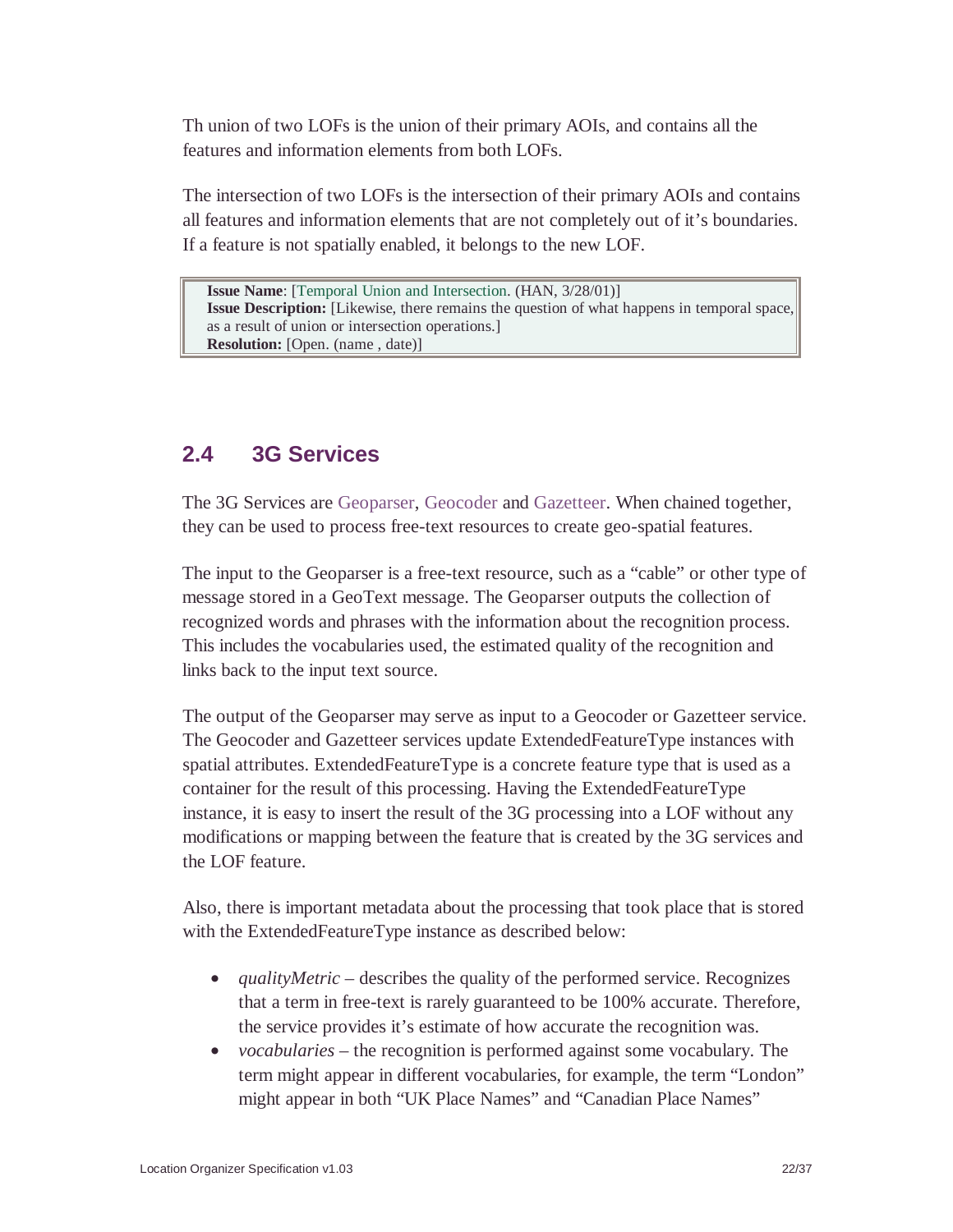vocabularies. It also might have different meanings in different vocabularies, for example Washington might be the place name as well as a person's name. Therefore with every recognized term, there is the reference to the used vocabulary.

- *termName* The word or phrase that is marked recognized.
- *occurrences* This is the list of occurrences in the source text. Every *occurrence* element consists of the pointer (Simple Xlink) to the original text document, and two non-negative integers representing ordinals of the first and last characters of the term in the source document.
- *role* describes the meaning of the found term.
- *gml:\_geometryProperty* geometry property associated with the feature by the gazetteer/geocoder.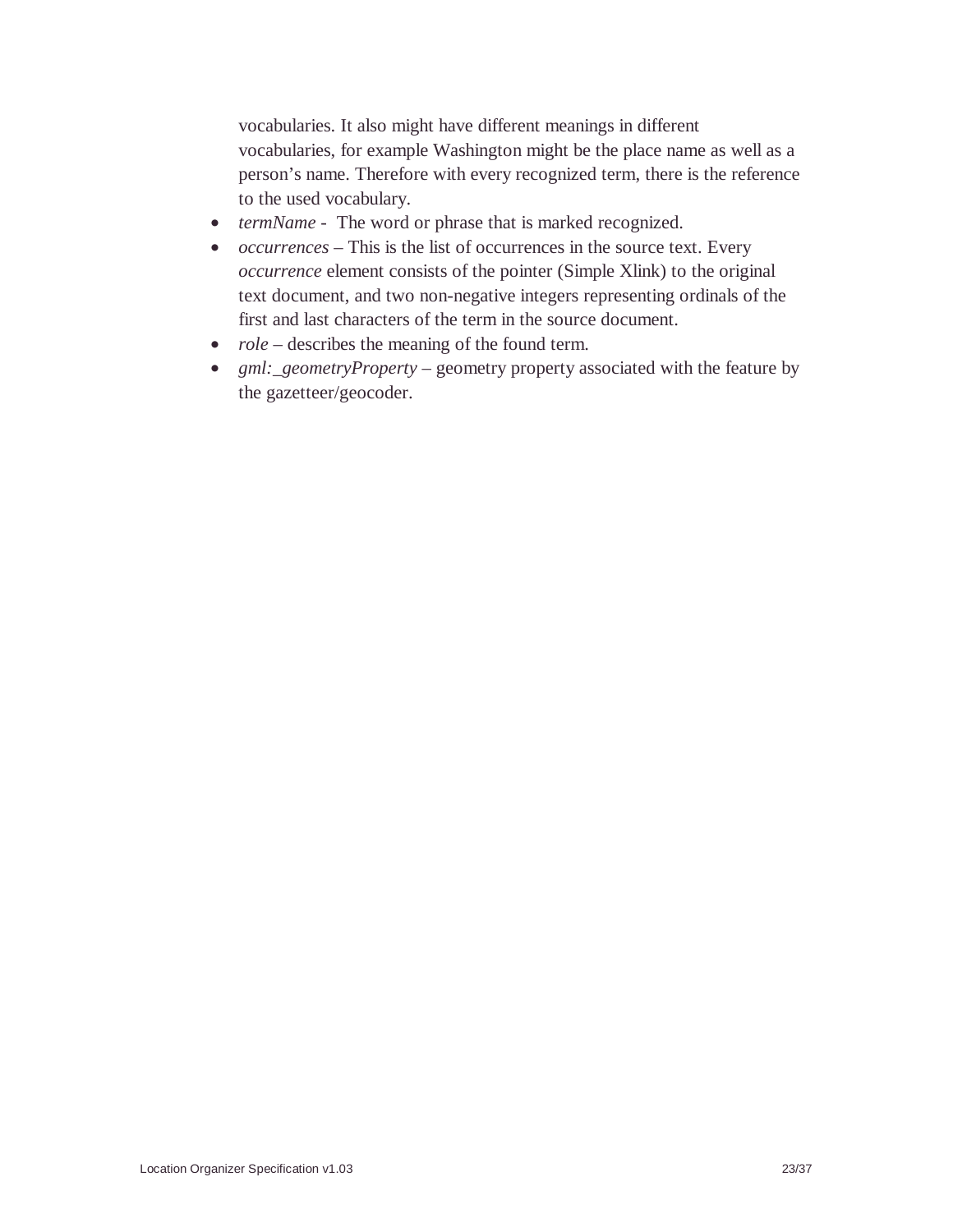### **3. Geolinks in the Location Organizer Folder**

Geolinks are the means for referencing resources, local or remote, from resources in the LOF (or GML in general). Geolinks are based on the Xlinks specification, as defined in GML 2.0. For the purpose of GML, the Geolinks specification only groups Xlink attributes to allow for using two basic geolink entities: remote properties (Xlink Simple Link) and relationships (Xlink Extended Link). The Geolinks specification is at the moment not completely part of the GML. However, GML does declare Xlink attributes necessary for forming Geolink constructs. But the definition of the remote properties or relationships is not the part of GML, and it needs to be included in an application schema, such as the LOF schema.

### **3.1 Remote properties**

Remote properties are Xlink Simple Link constructs. They allow for uni-directional linking, with the containing resource representing the start of the link, and the target resource representing the end of the link. In the LOF, RemotePropertyType is defined and used for definition of remote property elements. The following properties are defined as Remote Properties in the LOF:

- *lofMember* property. It is based on lofMember property from GML and it inherits the RemoteProperty behavior. It is used to reference features that are stored remotely, outside the LOF document. It might also be used to reference other LOFs, since LOF is also a feature.
- *relatedThing* property. It is a member of ObservationType and InformationElementType. It can be used to reference any resource that is related to a particular feature or information element instance.
- *sourceFeature and baseFeature* properties.
- *remoteContent* property of the InformationElement.
- *backgroundMap* property.

## **3.2 Relationships (extended Xlinks) in LOF**

Relationships are not the part of the LOF schema at this time. Only simple links (remote properties) are used. However, there is the need to define links that are more complex than a remote property. The main purpose of the LOF and systems that use it is that it provides a means for forming and exploiting related collections of geo-connected resources, as applications warrant. Analysts are interested in the semantics (meaning, value) of the resources in a LOF, and that semantics is built by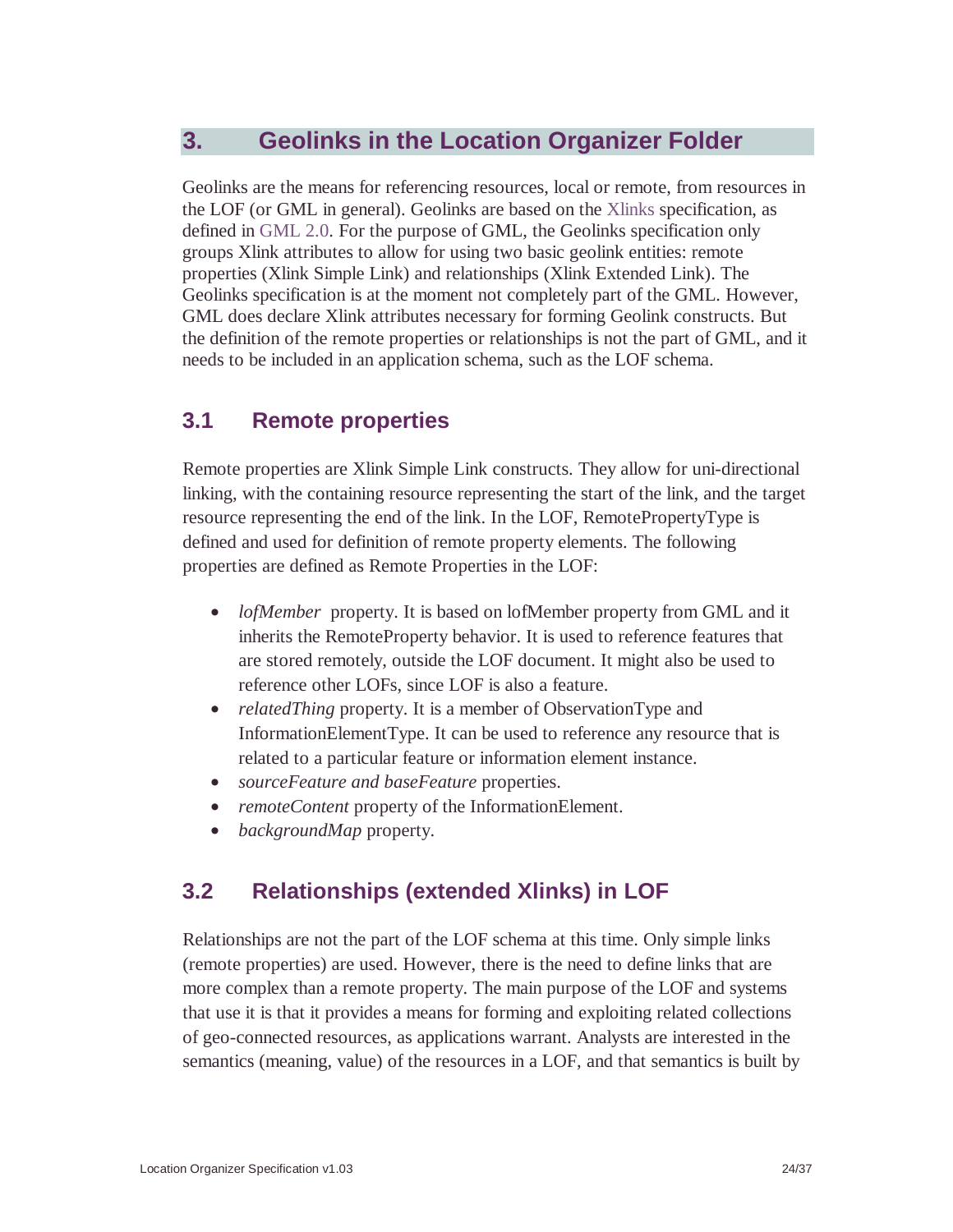defining LOF feature/information element relationships with other feature/information elements, and with other Web resources.

Remote properties are simple properties that have a URI reference to a remote resource and some metadata in the form of its attributes that describe the role of the property.

Relationships are objects (in contrast to properties) that have their own properties and provide rich descriptions of a relationship. A relationship allows for linking more than two resources, bi-directional traversing, the complete separation of resources and the relationship amongst them, and so on.

The object model of the Relationship object is shown in the Figure 14.



*Figure 14. Relationship Object Model*

*Relationship* is a full-fledged object that represents the whole relationship. It has three types properties – Local Resource, Remote Resource and the Arc. It can contain any number of those properties.

*Local Resource* is a property that contains a local resource. The meaning of the word "local" is that the resource is inlined in the Local resource property.

*Remote Resource* is a property that contains a reference to a remote resource. "Remote" means only that the resource is not inlined in the property. It can exist in the local document at different places in the hierarchy, or somewhere outside the document. Remote Resource is similar to the Remote Property of Simple Xlinks.

*Arc* is a property that contains the description of the actual link between two of the resources specified in the relationship. For each pair of resources specified in the relationship object, one Arc property might exist.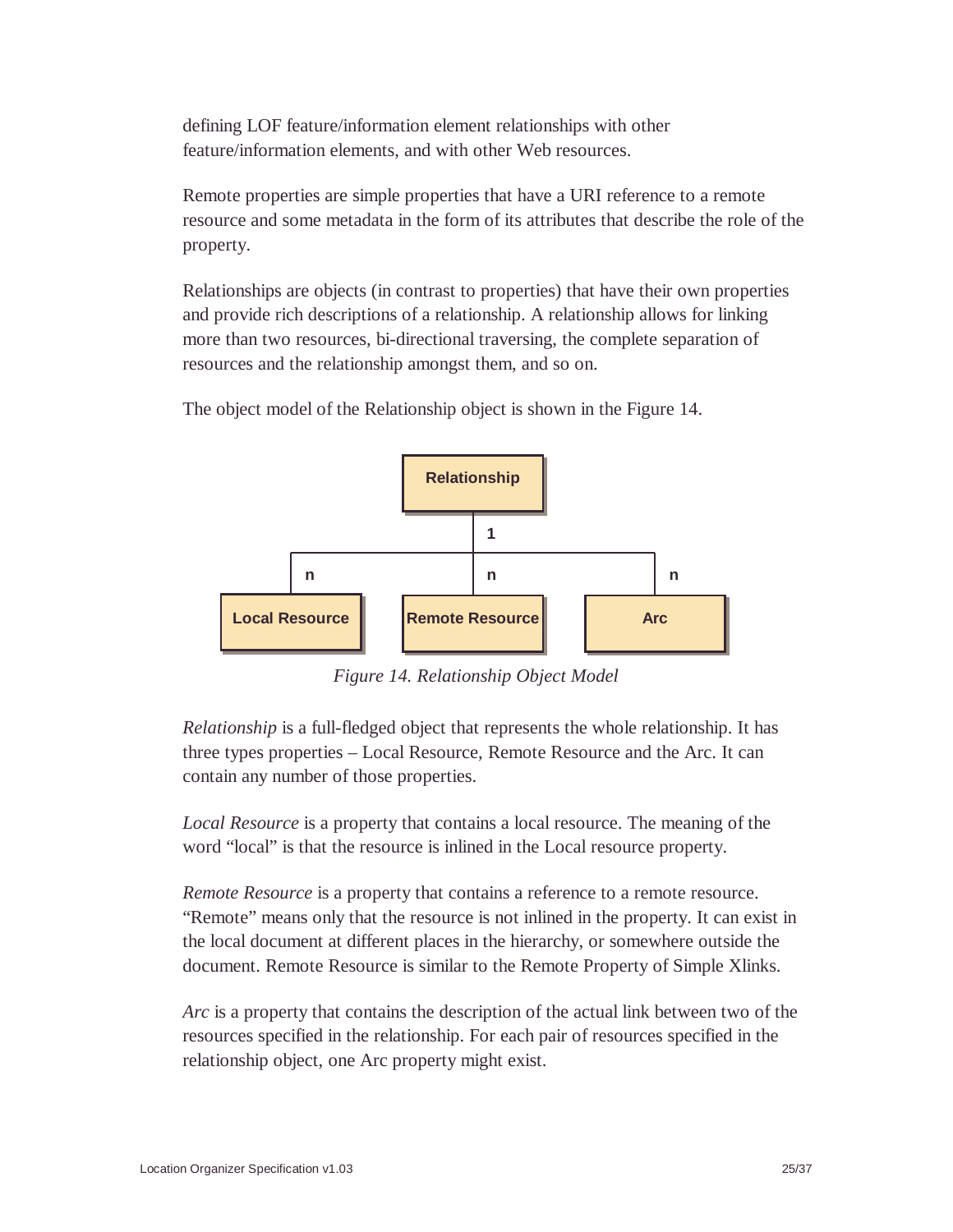#### **References**

For the latest version of any OGC specification, please consult the list of OpenGIS Specifications available at http://www.opengis.org.

#### **Normative References**

- 1. **Geography Markup Language 2.0**, OGC Recommendation (20 February 2001), available online at: <http://www.opengis.net/gml/01-029/GML2.html>
- 2. **Web Feature Server Specification.** OGC Draft Candidate Implementation Specification, available online: **<**http://feature.opengis.org/members/archive/arch01/01-023r1.pdf**>**
- 3. **Gazetteer Service Specification.** OGC Draft Candidate Implementation Specification, available online: <http://feature.opengis.org/members/archive/arch01/01-036.pdf>
- 4. **Geoparser Service Specification.** OGC Draft Candidate Implementation Specification, available online: <http://feature.opengis.org/members/archive/arch01/01-035.pdf>
- 5. **Geocoder Service Specification.** OGC Draft Candidate Implementation Specification, available online: <http://feature.opengis.org/members/archive/arch01/01-026r1.pdf>
- 6. **W3C Candidate Recommendation for XML Schema (24 October 2000),** available online: <http://www.w3.org/TR/2000/CRxmlschema-0-20001024/>
- 7. **GFST Use Cases**, available online at: <http://coverage.opengis.org/ip2000/docs/GFSTUseCases\_V1.2.doc  $>$
- 8. **Web Map Server Specification.** OGC Draft Candidate Implementation Specification, available online: **<**http://feature.opengis.org/members/archive/arch01/01-021r1.pdf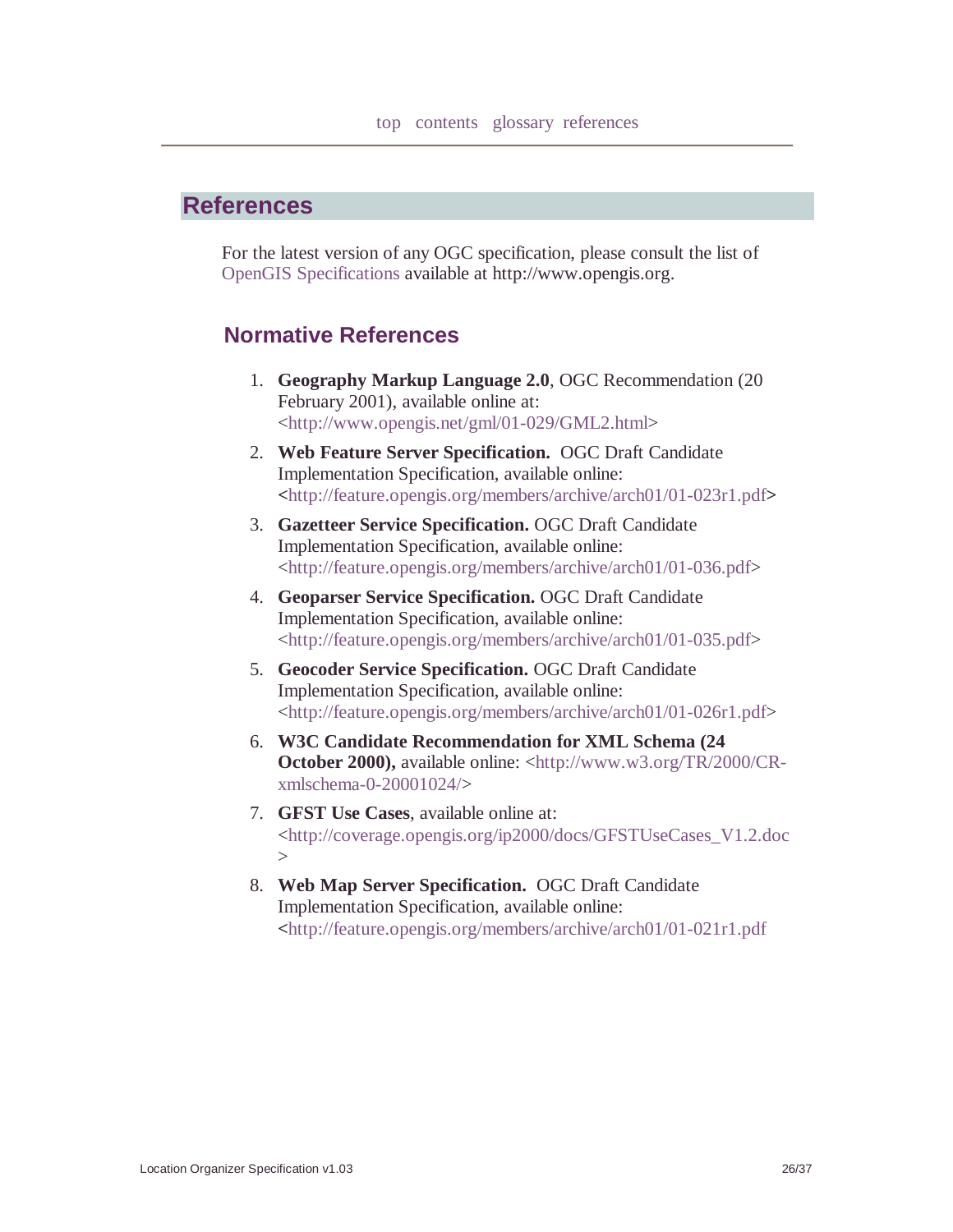| <b>Glossary</b> |
|-----------------|
|-----------------|

| <b>Term</b> | <b>Definition</b> |  |
|-------------|-------------------|--|
|             |                   |  |
|             |                   |  |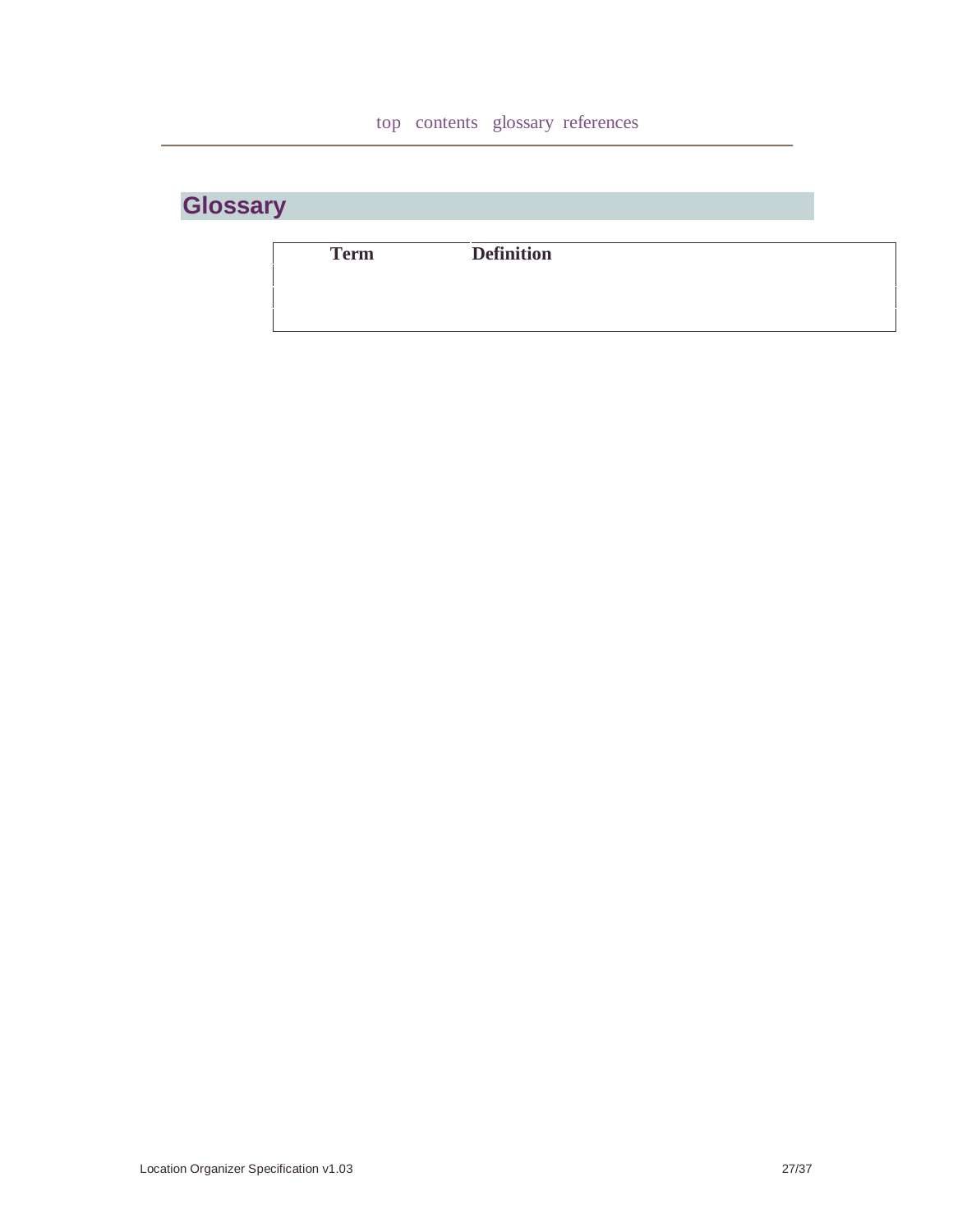## **Appendix A: The Location Organizer Folder Schema, v1.03 (Normative)**

| Listing 1: lof.xsd v1.03                                                                                                                                                                                                                                                                                                                                                                                                                                                                                                                                                                                                                                                                                                                                                       |
|--------------------------------------------------------------------------------------------------------------------------------------------------------------------------------------------------------------------------------------------------------------------------------------------------------------------------------------------------------------------------------------------------------------------------------------------------------------------------------------------------------------------------------------------------------------------------------------------------------------------------------------------------------------------------------------------------------------------------------------------------------------------------------|
| xml version="1.0" encoding="UTF-8"?                                                                                                                                                                                                                                                                                                                                                                                                                                                                                                                                                                                                                                                                                                                                            |
| GFSPP LOF                                                                                                                                                                                                                                                                                                                                                                                                                                                                                                                                                                                                                                                                                                                                                                      |
| <schema <br="" targetnamespace="http://www.opengis.net/namespaces/gfspp">xmlns:geoparser="http://www.opengis.net/namespaces/geoparser"<br/>xmlns:gfspp="http://www.opengis.net/namespaces/gfspp"<br/>xmlns="http://www.w3.org/2000/10/XMLSchema" xmlns:gml="http://www.opengis.net/gml"<br/>xmlns:xlink="http://www.w3.org/1999/xlink" elementFormDefault="qualified"&gt;<br/><annotation><br/><appinfo>lof.xsd v1.03 2001-02</appinfo><br/><documentation><br/>Base LOF schema for GFSPP demo scenario, Copyright (c) 2001 OGC, All Rights Reserved.<br/>Version: 1.03<br/>Previous version: 1.02<br/>Changes from previous version: Defined obsCode as an enumeration type<br/></documentation><br/><math>\alpha</math> annotation <math>\alpha</math></annotation></schema> |
| import and include                                                                                                                                                                                                                                                                                                                                                                                                                                                                                                                                                                                                                                                                                                                                                             |
| $<$ --<br><import <br="" namespace="http://www.opengis.net/gml">schemaLocation="http://www.opengis.net/namespaces/gml/core/feature.xsd"/&gt;<br/><import <br="" namespace="http://www.opengis.net/namespaces/geoparser">schemaLocation="http://www.opengis.net/namespaces/geoparser/Vocabulary.xsd"/&gt;<br/><math>\rightarrow</math><br/><import namespace="http://www.opengis.net/gml" schemalocation="//gml/2.05/feature.xsd"></import><br/><import <br="" namespace="http://www.opengis.net/namespaces/geoparser">schemaLocation="//3g/0.7/Vocabulary.xsd"/&gt;<br/>root element</import></import></import>                                                                                                                                                                |
| <element name="LocationFolder" type="gfspp:LofType"></element>                                                                                                                                                                                                                                                                                                                                                                                                                                                                                                                                                                                                                                                                                                                 |
| abstract elements                                                                                                                                                                                                                                                                                                                                                                                                                                                                                                                                                                                                                                                                                                                                                              |
| ==============<br>a label for restricting membership in a LOF collection, if desired<br><element abstract="true" name="_AbstractLofFeature" type="gfspp:AbstractLofFeatureType"></element>                                                                                                                                                                                                                                                                                                                                                                                                                                                                                                                                                                                     |
| pre-defined LOF features<br>======================================                                                                                                                                                                                                                                                                                                                                                                                                                                                                                                                                                                                                                                                                                                             |
| <element name="Observation" substitutiongroup="gml:_Feature" type="gfspp:ObservationType"></element><br><element <br="" name="ExtendedFeature" type="gfspp:ExtendedFeatureType">substitutionGroup="gml:_Feature"/&gt;<br/>information elements</element>                                                                                                                                                                                                                                                                                                                                                                                                                                                                                                                       |
| <element name="GeoTextMessage" type="gfspp:InformationElementType"></element><br><element name="VoiceRecord" type="gfspp:InformationElementType"></element><br><element name="Image" type="gfspp:InformationElementType"></element><br><element name="SignalRecord" type="gfspp:InformationElementType"></element>                                                                                                                                                                                                                                                                                                                                                                                                                                                             |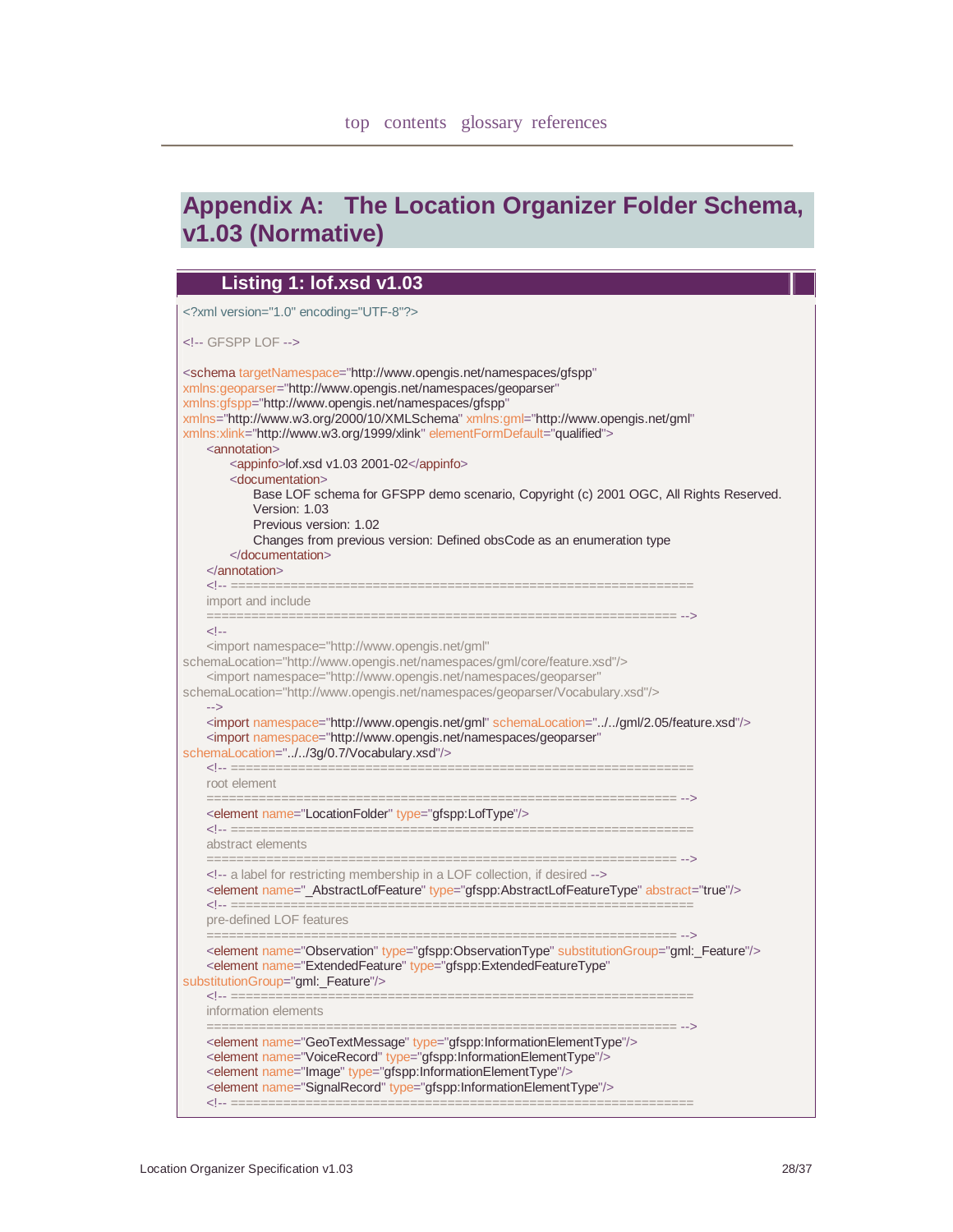| metaData element                                                                                                                              |  |  |
|-----------------------------------------------------------------------------------------------------------------------------------------------|--|--|
| <element name="featureMetaData" type="gfspp:FeatureMetaDataType"></element>                                                                   |  |  |
| some remote properties (others can be definde in the same manner)<br>.__________________________________                                      |  |  |
| <element name="relatedThing" type="gfspp:RelatedThingType"></element>                                                                         |  |  |
| lineageLinks element                                                                                                                          |  |  |
| <element name="lineageLinks" type="gfspp:LineageLinksType"></element>                                                                         |  |  |
| styleDefault element                                                                                                                          |  |  |
| <element name="styleDescriptor" type="gfspp:StyleDescriptorType"></element>                                                                   |  |  |
| LOF type<br>==============                                                                                                                    |  |  |
| <complextype name="LofType"><br/><complexcontent></complexcontent></complextype>                                                              |  |  |
| <extension base="gml:AbstractFeatureCollectionBaseType"><br/><sequence></sequence></extension>                                                |  |  |
| <element <br="" minoccurs="0" name="lofMember" type="gfspp:LofMemberType">maxOccurs="unbounded"/&gt;</element>                                |  |  |
| <element <br="" name="informationElement" type="gfspp:informationElementPropertyType">minOccurs="0" maxOccurs="unbounded"/&gt;</element>      |  |  |
| <group ref="gfspp:LofMetadataGroup"></group><br><element <="" name="areaOfInterest" td="" type="gfspp:areaOfInterestType"><td></td></element> |  |  |
| maxOccurs="unbounded"/><br><element <="" minoccurs="0" name="causalNarrative" td="" type="gfspp:causalNarrativeType"><td></td></element>      |  |  |
| maxOccurs="unbounded"/>                                                                                                                       |  |  |
| <element minoccurs="0" ref="gfspp:styleDescriptor"></element><br>$<$ /sequence>                                                               |  |  |
| $<$ /extension>                                                                                                                               |  |  |
|                                                                                                                                               |  |  |
|                                                                                                                                               |  |  |
| <group name="LofMetadataGroup"><br/><sequence></sequence></group>                                                                             |  |  |
| <element name="creator" type="string"></element>                                                                                              |  |  |
| <element name="organization" type="string"></element>                                                                                         |  |  |
| <element name="creationDate" type="date"></element>                                                                                           |  |  |
| <element name="security" type="string"></element>                                                                                             |  |  |
| <element name="problemSetType" type="uriReference"></element>                                                                                 |  |  |
| <element name="referenceVocabulary" type="uriReference"></element>                                                                            |  |  |
| <element name="lofVocabulary" type="geoparser:VocabularyType"></element>                                                                      |  |  |
| <element name="latestRevisionDate" type="date"></element>                                                                                     |  |  |
| <element name="latestAccessDate" type="date"></element>                                                                                       |  |  |
| $<$ /sequence>                                                                                                                                |  |  |
| $<$ /group>                                                                                                                                   |  |  |
|                                                                                                                                               |  |  |
| LOF member type                                                                                                                               |  |  |
| ============<br><complextype name="LofMemberType"></complextype>                                                                              |  |  |
| <annotation></annotation>                                                                                                                     |  |  |
| <documentation></documentation>                                                                                                               |  |  |
| A lofMember will accept any feature (or feature collection)                                                                                   |  |  |
| $\alpha$ documentation                                                                                                                        |  |  |
| $\alpha$ /annotation>                                                                                                                         |  |  |
| <complexcontent></complexcontent>                                                                                                             |  |  |
| <restriction base="gml:FeatureAssociationType"></restriction>                                                                                 |  |  |
| <sequence></sequence>                                                                                                                         |  |  |
| <element minoccurs="0" ref="gml:_Feature"></element>                                                                                          |  |  |
| $<$ /sequence $>$                                                                                                                             |  |  |
| $<$ /restriction>                                                                                                                             |  |  |
|                                                                                                                                               |  |  |
|                                                                                                                                               |  |  |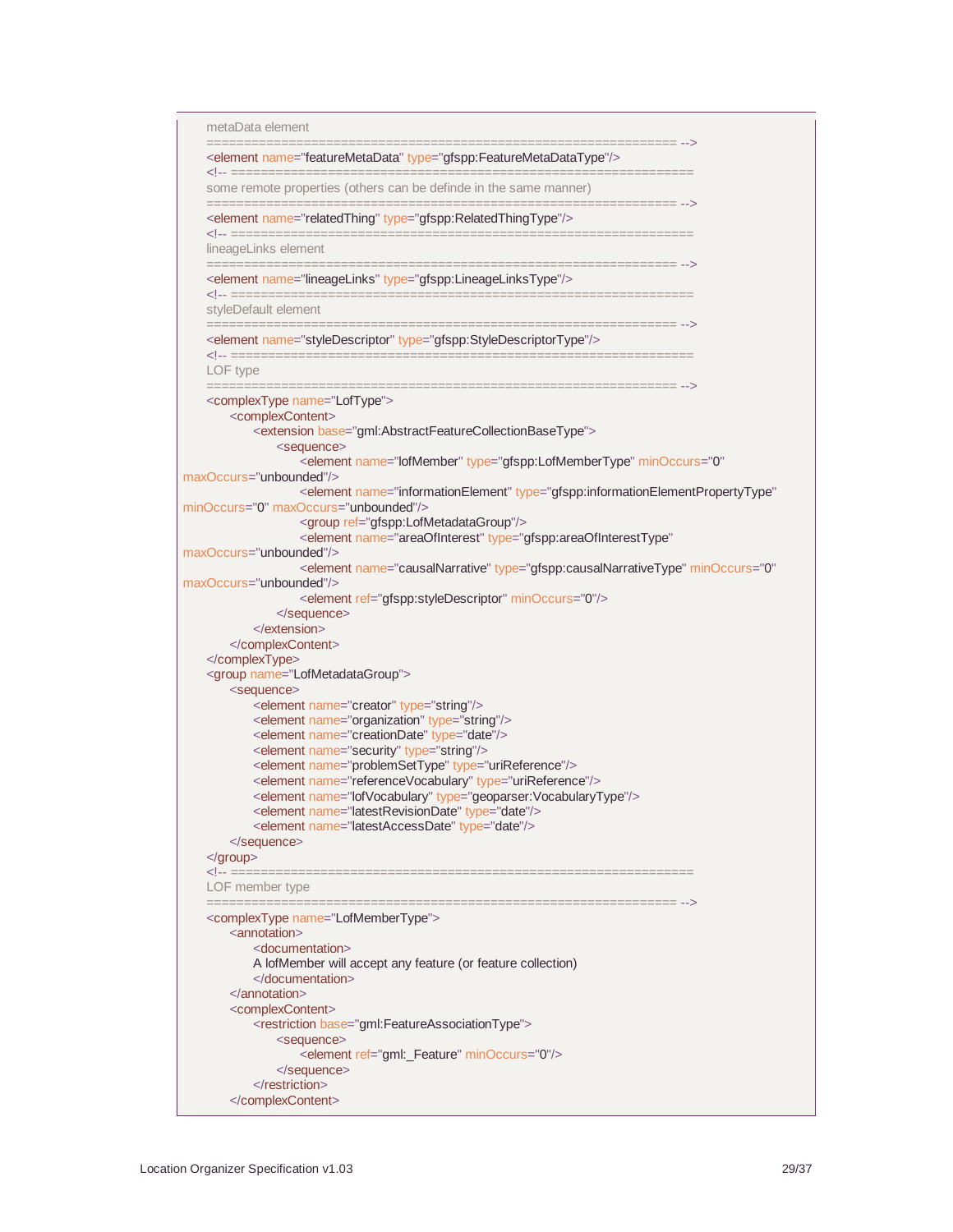```
</complexType>
   <!-- ==============================================================
   base, abstract LOF feature type
                                                   ===================================
    <complexType name="AbstractLofFeatureType" abstract="true">
       <annotation>
           <documentation>This is the abstract supertype for all LOF features (LOF
only).</documentation>
       </annotation>
       <complexContent>
           <extension base="gml:AbstractFeatureType">
               <sequence>
                   -<br>
<element ref="gfspp:featureMetaData"/>
                   <element ref="gfspp:lineageLinks"/>
                   <element ref="gfspp:styleDescriptor"/>
               </sequence>
           </extension>
       </complexContent>
   </complexType><br><!-- ===========
                              ================================
   base Extended LOF feature type (used as input to the geoparser/gazeteer/geocoder) services
                 =============================================================== -->
   <complexType name="ExtendedFeatureType">
       <annotation>
           <documentation>
           This is the supertype for all features that are going to be sent for geoparsing/geocoding.
           </documentation>
           <appinfo>Extended Feature</appinfo>
       </annotation>
       <complexContent>
           <extension base="gfspp:AbstractLofFeatureType">
               <sequence>
                   <group ref="gfspp:geoServicesProperties"/>
               </sequence>
           </extension>
       </complexContent>
   </complexType>
    <group name="geoServicesProperties">
       <sequence>
           <element name="qualityMetric" type="gfspp:QualityMetricType"/>
           <element name="vocabularies" type="string"/>
           <element name="termName" type="string"/>
           <element name="occurences" type="gfspp:OccurencesType"/>
           <element name="role" type="string"/>
           <element ref="gml:_geometryProperty"/>
       </sequence>
   </group>
    <complexType name="QualityMetricType">
       <sequence>
           <element name="accuracy" type="gfspp:AccuracyType" minOccurs="0"/>
           <element name="note" type="gfspp:NoteType" minOccurs="0"/>
       </sequence>
    </complexType>
    <simpleType name="AccuracyType">
       <restriction base="string"/>
   </simpleType>
    <simpleType name="NoteType">
       <restriction base="string"/>
    </simpleType>
   <complexType name="OccurencesType">
       <sequence>
           <element name="occurence" maxOccurs="unbounded">
               <complexType>
                   <sequence>
                       <element name="Range">
```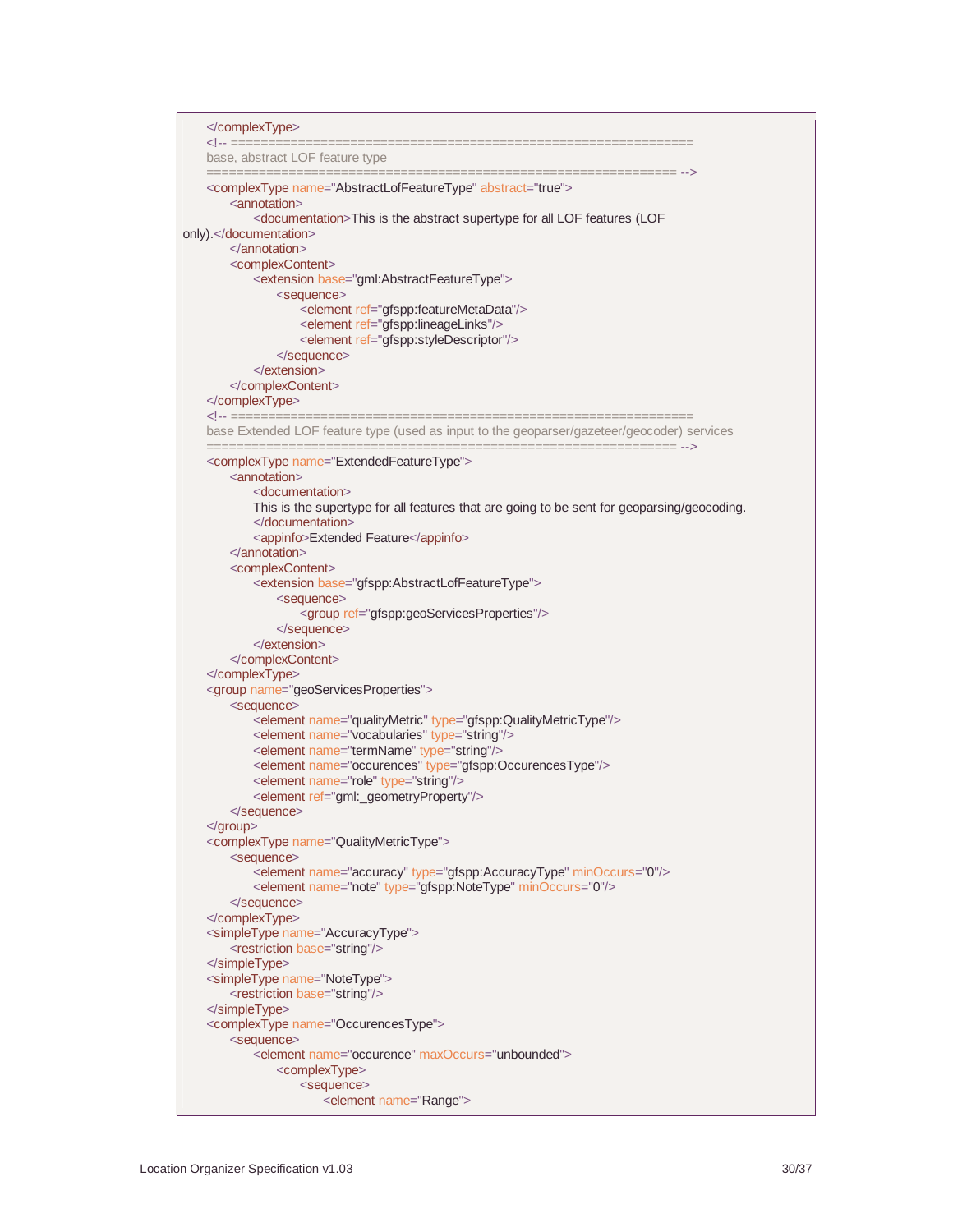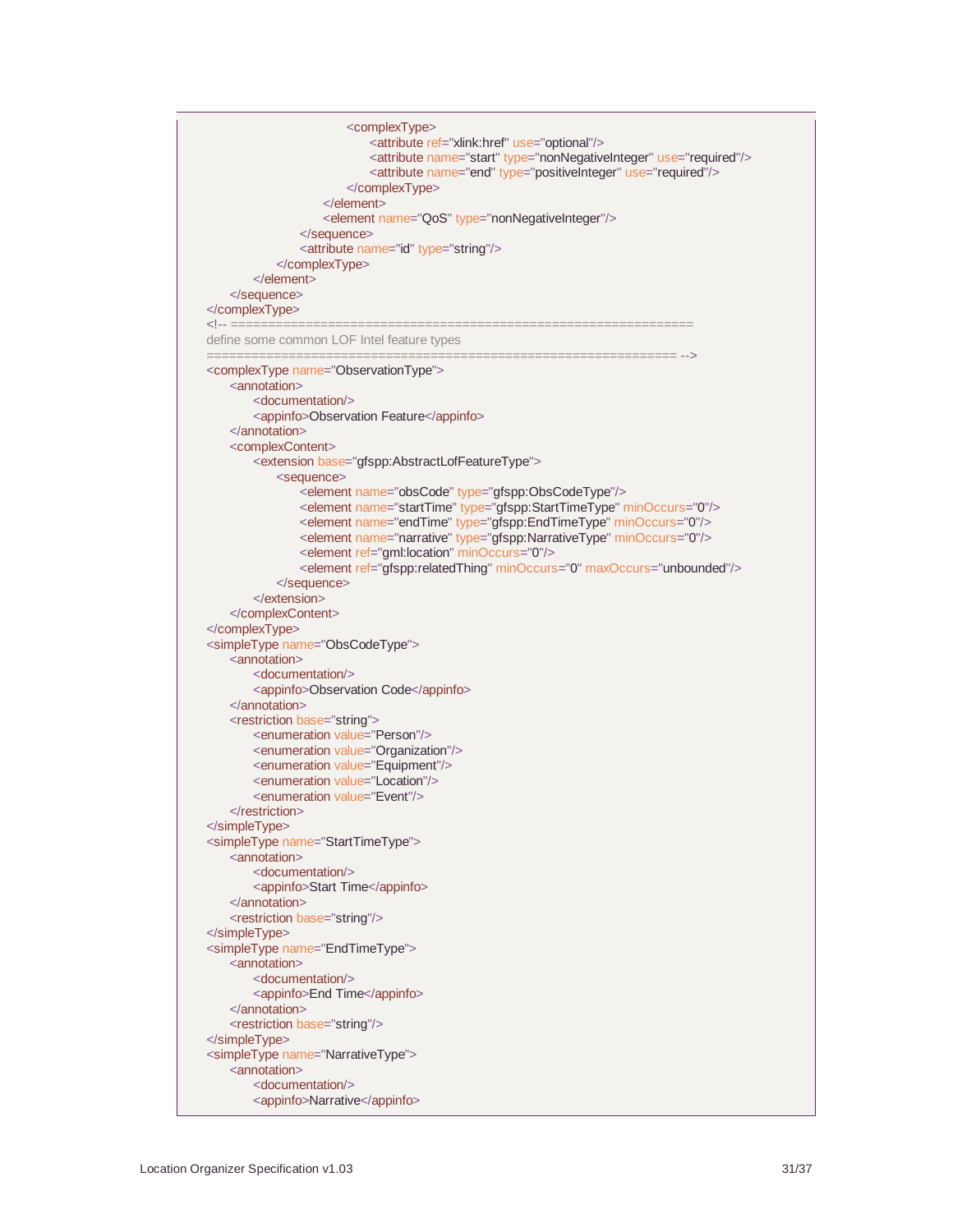</annotation> <restriction base="string"/> </simpleType> <!-- ============================================================== LOF feature metadata element group =============================================================== --> <complexType name="FeatureMetaDataType"> <sequence> <annotation> <documentation/> <appinfo>Feature Metadata</appinfo> </annotation> <element name="Creator" type="gfspp:CreatorType"/> <element name="CreationDate" type="gfspp:CreationDateType"/> <element name="Source" type="gfspp:SourceType"/> <element name="Security" type="gfspp:SecurityType"/> <element name="label" type="gfspp:LabelType"/> <!-- Security should probably be of enumeration or even some complex type, but for the start it's a string --> </sequence> </complexType> <simpleType name="CreatorType"> <annotation> <documentation/> <appinfo>Creator Type</appinfo> </annotation> <restriction base="string"/> </simpleType> <simpleType name="CreationDateType"> <annotation> <documentation/> <appinfo>Creation Date Type</appinfo> </annotation> <restriction base="string"/> </simpleType> <simpleType name="SourceType"> <annotation> <documentation/> <appinfo>Source Type</appinfo> </annotation> <restriction base="string"/> </simpleType> <simpleType name="SecurityType"> <annotation> <documentation/> <appinfo>Security Type</appinfo> </annotation> <restriction base="string"/> </simpleType> <simpleType name="LabelType"> <annotation> <documentation/> <appinfo>Label Type</appinfo> </annotation> <restriction base="string"/> </simpleType> <!-- ============================================================== Lineage links to ancestors of a feature =============================================================== --> <complexType name="LineageLinksType"> <sequence> <annotation> <documentation/> <appinfo>Lineage Links</appinfo> </annotation>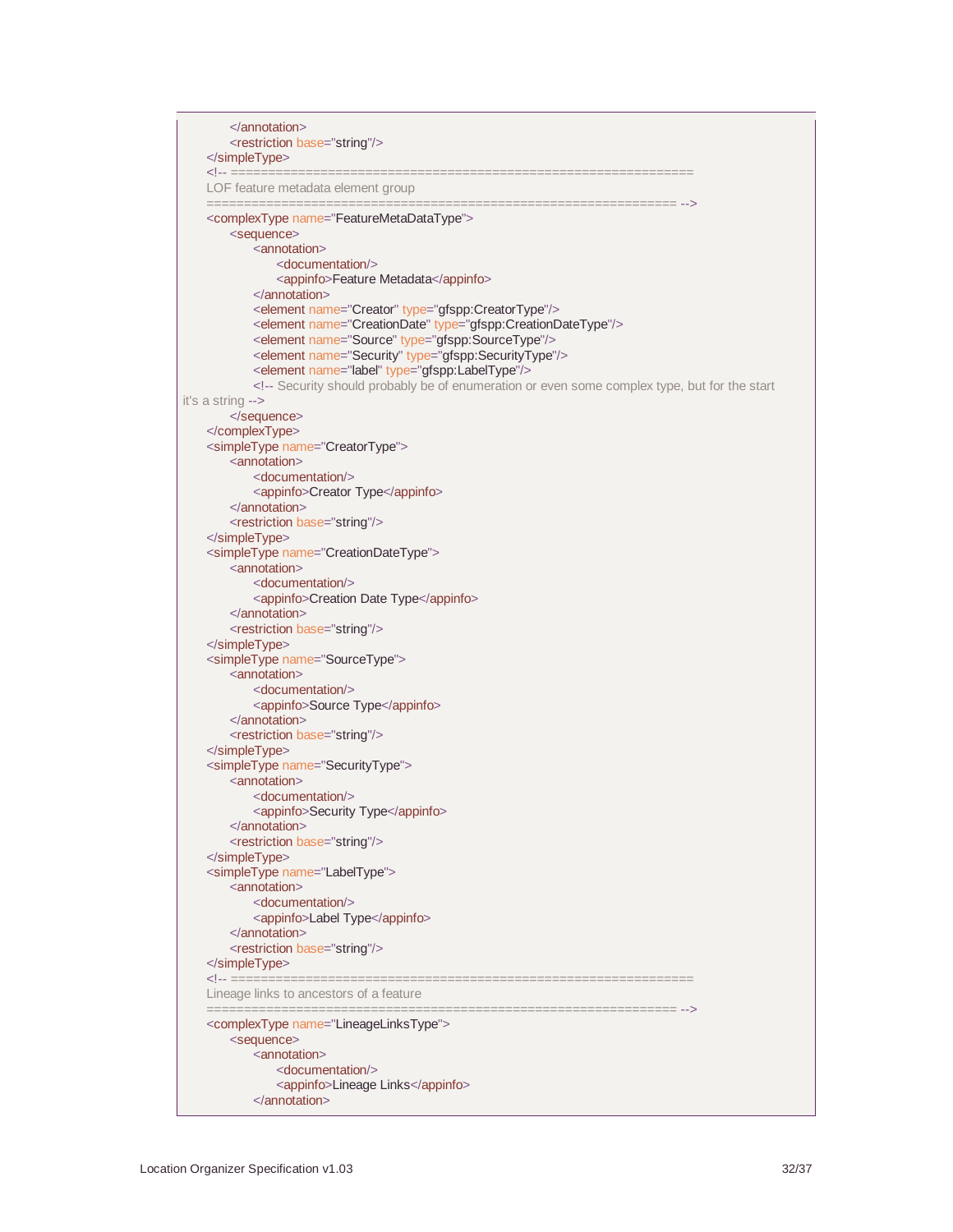<element name="sourceFeature" type="gfspp:SourceFeatureType"/> <element name="baseFeature" type="gfspp:BaseFeatureType"/> </sequence> </complexType> <complexType name="SourceFeatureType"> <annotation> <documentation/> <appinfo>Source Feature</appinfo> </annotation> <complexContent> <extension base="gfspp:RemotePropertyType"/> </complexContent> </complexType> <complexType name="BaseFeatureType"> <annotation> <documentation/> <appinfo>Base Feature</appinfo> </annotation> <complexContent> <extension base="gfspp:RemotePropertyType"/> </complexContent> </complexType> <!--============================================================== Style descriptor =============================================================== --> <complexType name="StyleDescriptorType"> <sequence> <annotation> <documentation/> <appinfo>Style Descriptor</appinfo> </annotation> <element name="defaultStyle" type="gfspp:DefaultStyleType"/> <element name="styleType" type="gfspp:StyleTypeType"/> </sequence> </complexType> <simpleType name="DefaultStyleType"> <annotation> <documentation/> <appinfo>Default Style</appinfo> </annotation> <restriction base="uriReference"/> </simpleType> <simpleType name="StyleTypeType"> <annotation> <documentation/> <appinfo>Style Type</appinfo> </annotation> <restriction base="string"/> </simpleType> <!-- ============================================================== information element property type =============================================================== --> <complexType name="informationElementPropertyType"> <choice> <element ref="gfspp:GeoTextMessage"/> <element ref="gfspp:VoiceRecord"/> <element ref="gfspp:Image"/> <element ref="gfspp:SignalRecord"/> </choice> </complexType> <!-- ============================================================== information element type =============================================================== --> <complexType name="InformationElementType"> <sequence>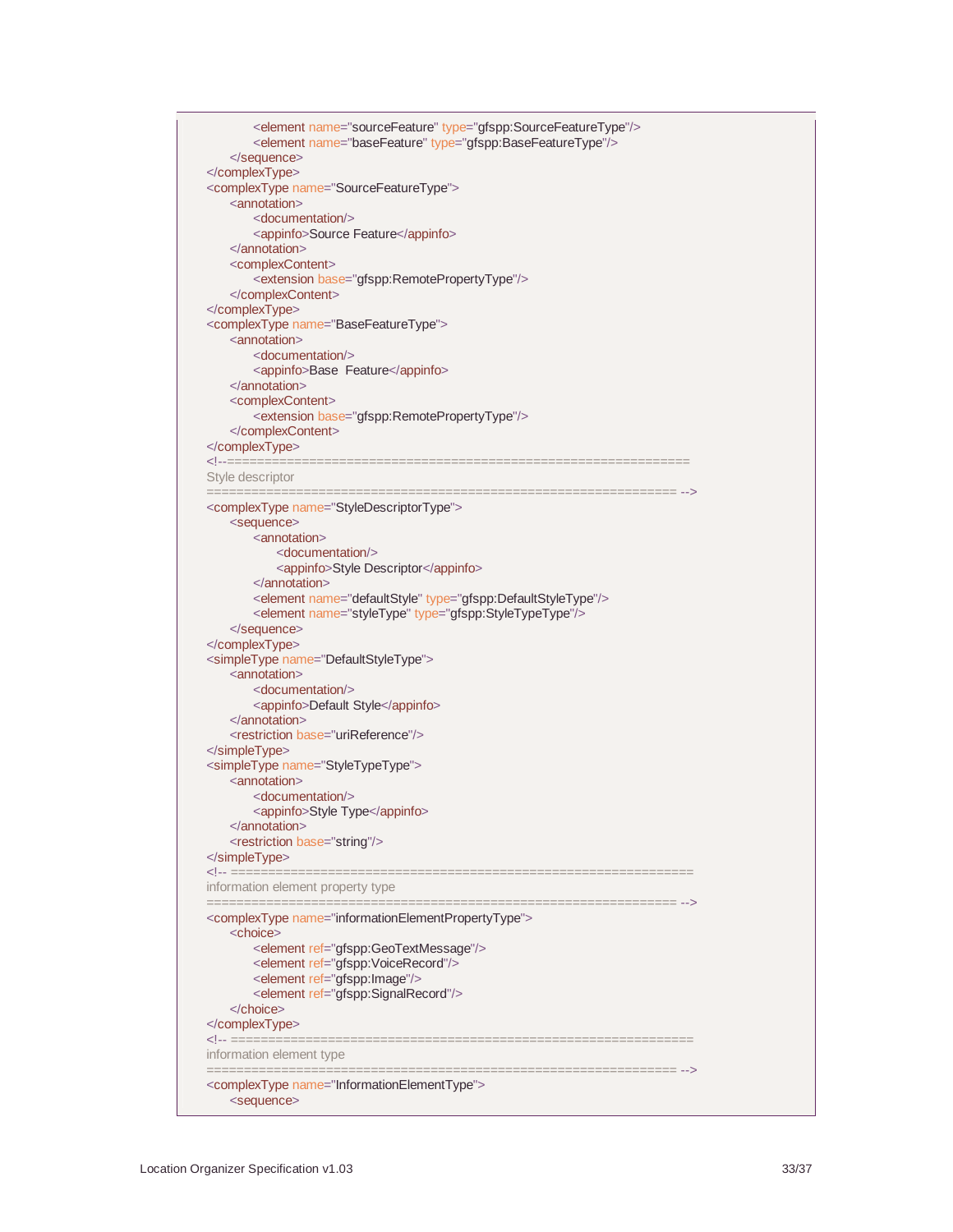| <element minoccurs="0" name="contents"><br/><complextype mixed="true"><br/><sequence><br/><any namespace="##any" processcontents="skip"></any><br/></sequence><br/></complextype><br/><math>&lt;</math>/element<math>&gt;</math></element>                                                                                                                                                                                                                          |
|---------------------------------------------------------------------------------------------------------------------------------------------------------------------------------------------------------------------------------------------------------------------------------------------------------------------------------------------------------------------------------------------------------------------------------------------------------------------|
| <choice><br/><element minoccurs="0" ref="gml:pointProperty"></element><br/><element minoccurs="0" ref="gml:polygonProperty"></element><br/><element minoccurs="0" ref="gml:lineStringProperty"></element><br/><element minoccurs="0" ref="gml:multiPointProperty"></element><br/><element minoccurs="0" ref="gml:multiLineStringProperty"></element><br/><element minoccurs="0" ref="gml:multiPolygonProperty"></element><br/><math>&lt;</math>/choice&gt;</choice> |
| <element <br="" minoccurs="0" name="remoteContent" type="gfspp:RemotePropertyType">maxOccurs="unbounded"/&gt;<br/><element maxoccurs="unbounded" minoccurs="0" ref="gfspp:relatedThing"></element><br/><br/><attribute name="fid" type="ID"></attribute><br/><math>&lt;</math>/complexType<math>&gt;</math></element>                                                                                                                                               |
| <!-- =========<br>causal narrative type                                                                                                                                                                                                                                                                                                                                                                                                                             |
| ============================<br><complextype mixed="true" name="causalNarrativeType"></complextype>                                                                                                                                                                                                                                                                                                                                                                 |
| <sequence><br/><element <br="" minoccurs="0" name="pointer" type="gfspp:pointerType">maxOccurs="unbounded"/&gt;<br/></element></sequence>                                                                                                                                                                                                                                                                                                                           |
| <attribute name="ordinal" type="positiveInteger" use="required"></attribute><br><attribute name="author" type="string"></attribute><br><attribute name="date" type="string"></attribute>                                                                                                                                                                                                                                                                            |
| <br><complextype name="pointerType"><br/><simplecontent><br/><extension base="string"><br/><attribute ref="xlink:href" use="required"></attribute></extension></simplecontent></complextype>                                                                                                                                                                                                                                                                        |
| $<$ /extension><br><br><br><!-- ===========</th>                                                                                                                                                                                                                                                                                                                                                                                                                    |
| area of interest type                                                                                                                                                                                                                                                                                                                                                                                                                                               |
| <complextype name="areaOfInterestType"><br/><sequence><br/><element minoccurs="0" ref="gml:description"></element></sequence></complextype>                                                                                                                                                                                                                                                                                                                         |
| <element minoccurs="0" ref="gml:name"></element><br><element ref="gml:Box"></element><br><element name="backgroundMap" type="gfspp:backgroundMapType"></element>                                                                                                                                                                                                                                                                                                    |
| <element <br="" minoccurs="0" name="areaOfInterest" type="gfspp:areaOfInterestType">maxOccurs="unbounded"/&gt;<br/></element>                                                                                                                                                                                                                                                                                                                                       |
| <br><u>&lt;!-- ===========&lt;/u&gt;<br/>background map type</u>                                                                                                                                                                                                                                                                                                                                                                                                    |
| ============<br><complextype name="backgroundMapType"></complextype>                                                                                                                                                                                                                                                                                                                                                                                                |
| <complexcontent><br/><extension base="gfspp:RemotePropertyType"><br/><sequence></sequence></extension></complexcontent>                                                                                                                                                                                                                                                                                                                                             |
| <element ref="gml:Box"></element><br>$<$ /sequence><br>                                                                                                                                                                                                                                                                                                                                                                                                             |
| <br>                                                                                                                                                                                                                                                                                                                                                                                                                                                                |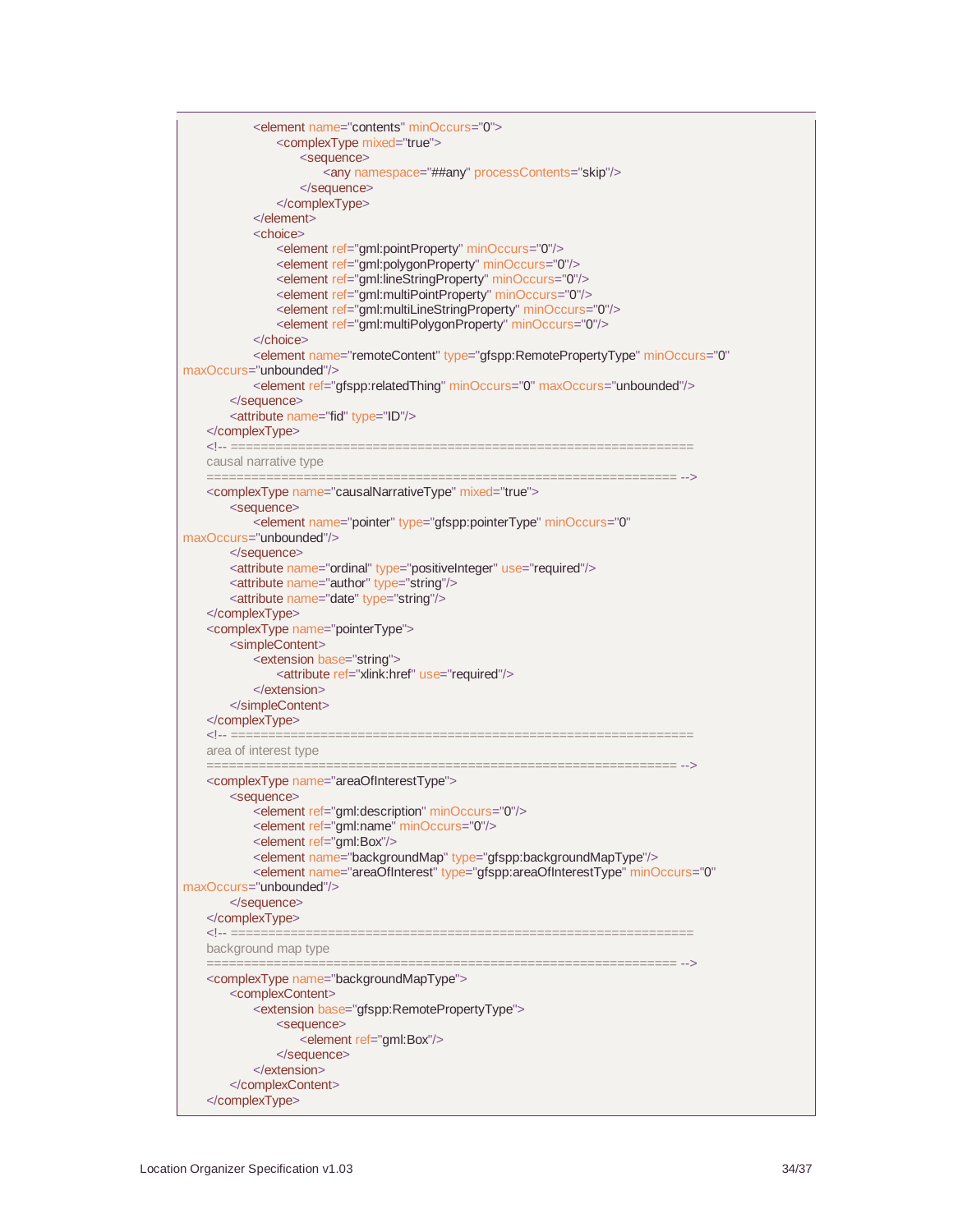<!-- ============================================================== A thin wrapper around Simple Link from xlink =============================================================== --> <complexType name="RelatedThingType"> <annotation> <documentation/> <appinfo>Link to a related resource</appinfo> </annotation> <complexContent> <extension base="gfspp:RemotePropertyType"/> </complexContent> </complexType><br><!-- =========== <!-- ============================================================== A thin wrapper around Simple Link from xlink =============================================================== --> <complexType name="RemotePropertyType"> <attributeGroup ref="xlink:simpleLink"/> <attribute ref="gml:remoteSchema" use="optional"/> </complexType> </schema>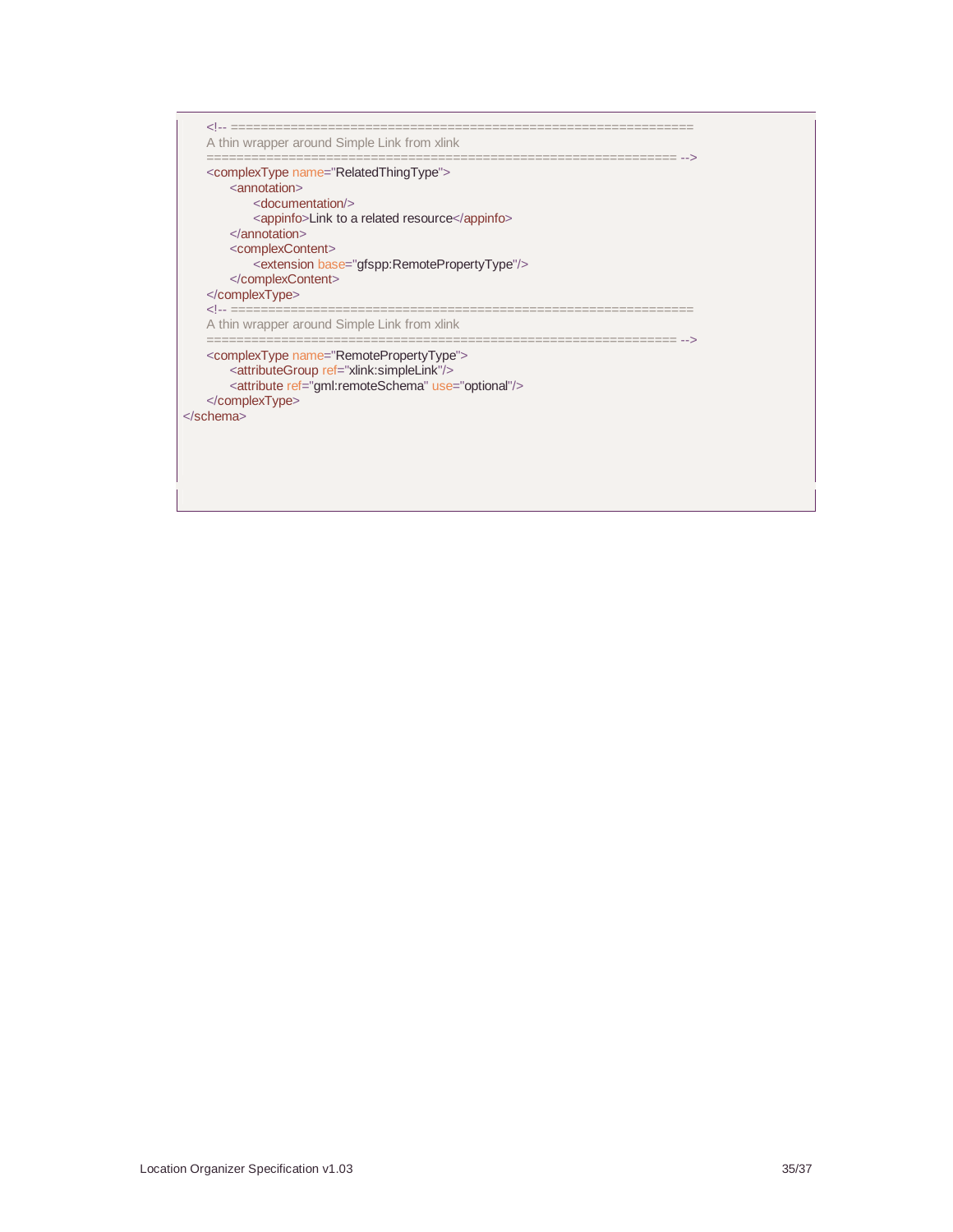## **Appendix B: Revision history**

Version 1.03

- Defined ExtendedFeatureType and ObservationFeatureType
- Reduced the definition of geolinks to remote properties (Simple Xlinks)
- Changed the LOF schema to be compliant with the latest GML (2.0) and XML Schema (October 2000) specifications
- Updated the version number to be consistent with the schema version number